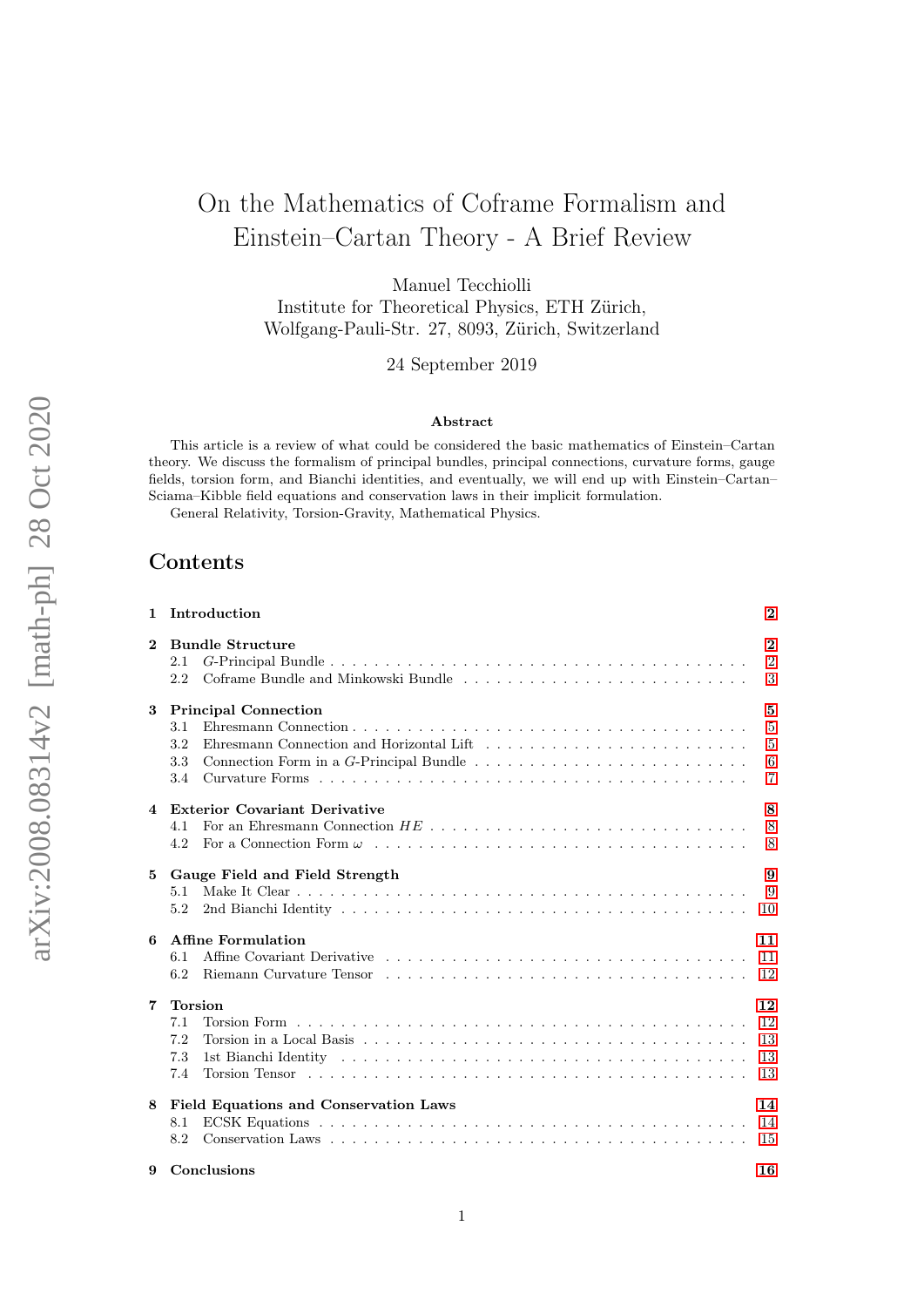# <span id="page-1-0"></span>1 Introduction

The formulation of torsion gravity and the consequent coupling with spin rely on a different formulation compared to the one of original works on General Relativity. This formulation regards geometrical objects called principal bundles. In this context, we can formulate General Relativity (or Einstein– Cartan–Sciama–Kibble (ECSK) theory in the presence of torsion) with a principal connection, which can be pulled back to the base manifold in a canonical way giving birth to a so called gauge field and consequently to the well-known spin connection. This process shows the possibility of formulating General Relativity as a proper gauge theory rather than using the affine formulation and Christoffel symbols Γ. What permits the equivalence of the two formulations is a bundle isomorphism called tetrads or vierbein, which is supposed to respect certain compatibility conditions. Then, we can define the associated torsion form and postulate the Palatini–Cartan action as a functional of such tetrads and spin connection. This leads to ECSK field equations.

We will first set up all the abstract tools of principal bundles, tetrads, and principal connection; secondly, we will derive the Einstein–Cartan–Sciama–Kibble theory in its implicit version; and finally, we will discuss conservation laws coming from local  $SO(3, 1)$  and diffeomorphism invariance of ECSK theory.

Throughout the article, we will give theorems and definitions. However, we would like to stress that hypotheses for such theorems will often be slightly redundant: we will take spaces and functions to be differentiable manifolds and smooth, even though weaker statements would suffice. This is because we prefer displaying the setup for formalizing the theory rather than presenting theorems and definitions with weaker hypotheses that we will never use for the theory. Nontheless, we will sometimes specify where such hypotheses are strengthened. In spite of this, the discussion will be rather general, probably more general than what is usually required in formulating ECSK (Einstein–Cartan–Sciama–Kibble) theory.

# <span id="page-1-1"></span>2 Bundle Structure

The introduction of a metric q and an orthogonality relation via a minkowskian metric  $\eta$  are two fundamental ingredients for building up a fiber bundle where we want the orthogonal group to act freely and transitively on the fibers. This will allow us to have a principal connection and to see the perfect analogy with an ordinary gauge theory ([\[1\]](#page-15-1) chapter III).

Such a construction underlies the concept of *principal bundle*, and tetrads will be an isomorphism from the tangent bundle<sup>[1](#page-1-3)</sup> TM to an associated bundle  $\mathcal{V}$ .

### <span id="page-1-2"></span>2.1 G-Principal Bundle

We give some definitions<sup>[2](#page-1-4)</sup>.

**Definition 1** (G-principal bundle<sup>[3](#page-1-5)</sup>). Let M be a differentiable manifold and G be a Lie group.

A G-principal bundle P is a fiber bundle  $\pi$ :  $P \to M$  together with a smooth (at least continuous) right action  $\mathfrak{P}: G \times P \to P$  such that  $\mathfrak{P}$  acts freely and transitively on the fibers<sup>[4](#page-1-6)</sup> of P and such that  $\pi(\mathfrak{P}_g(p)) = \pi(p)$  for all  $g \in G$  and  $p \in P$ .

We need to introduce a fundamental feature of fiber bundles.

**Definition 2** (Local trivialization of a fiber bundle). Let E be a fiber bundle over M, a differentiable manifold, with fiber projection  $\pi : E \to M$ , and let F be a space<sup>[5](#page-1-7)</sup>.

A local trivialization  $(U, \varphi_U)$  of E, is a neighborhood  $U \subset M$  of  $u \in M$  together with a local diffeomorphism.

$$
\varphi_U: U \times F \to \pi^{-1}(U) \tag{1}
$$

such that  $\pi(\varphi_U(u, f)) = u \in U$  for all  $u \in U$  and  $f \in F$ .

<span id="page-1-7"></span><span id="page-1-6"></span><sup>4</sup>Fibers are  $\pi^{-1}(x)$   $\forall x \in M$ .

<span id="page-1-3"></span><sup>&</sup>lt;sup>1</sup>Disjoint union of tangent spaces:  $TM = \bigcup_{x \in M} \{x\} \times T_xM$ 

<span id="page-1-5"></span><span id="page-1-4"></span><sup>2</sup>References [\[2,](#page-15-2) [3,](#page-16-0) [4\]](#page-16-1) are recommended for further details.

<sup>&</sup>lt;sup>3</sup>We give the definition based on our purposes; in general, we can release some hypotheses. In particular,  $G$  needs to be only a locally compact topological group and  $M$  needs to be a topological Hausdorff space. This definition is a version with a stronger hypothesis than the one contained in Reference [\[5\]](#page-16-2).

 ${}^{5}$ In the present case, F will be a differentiable manifold, a vector space, a topological space, or a topological group. Furthermore, if we write "space", we mean one among these.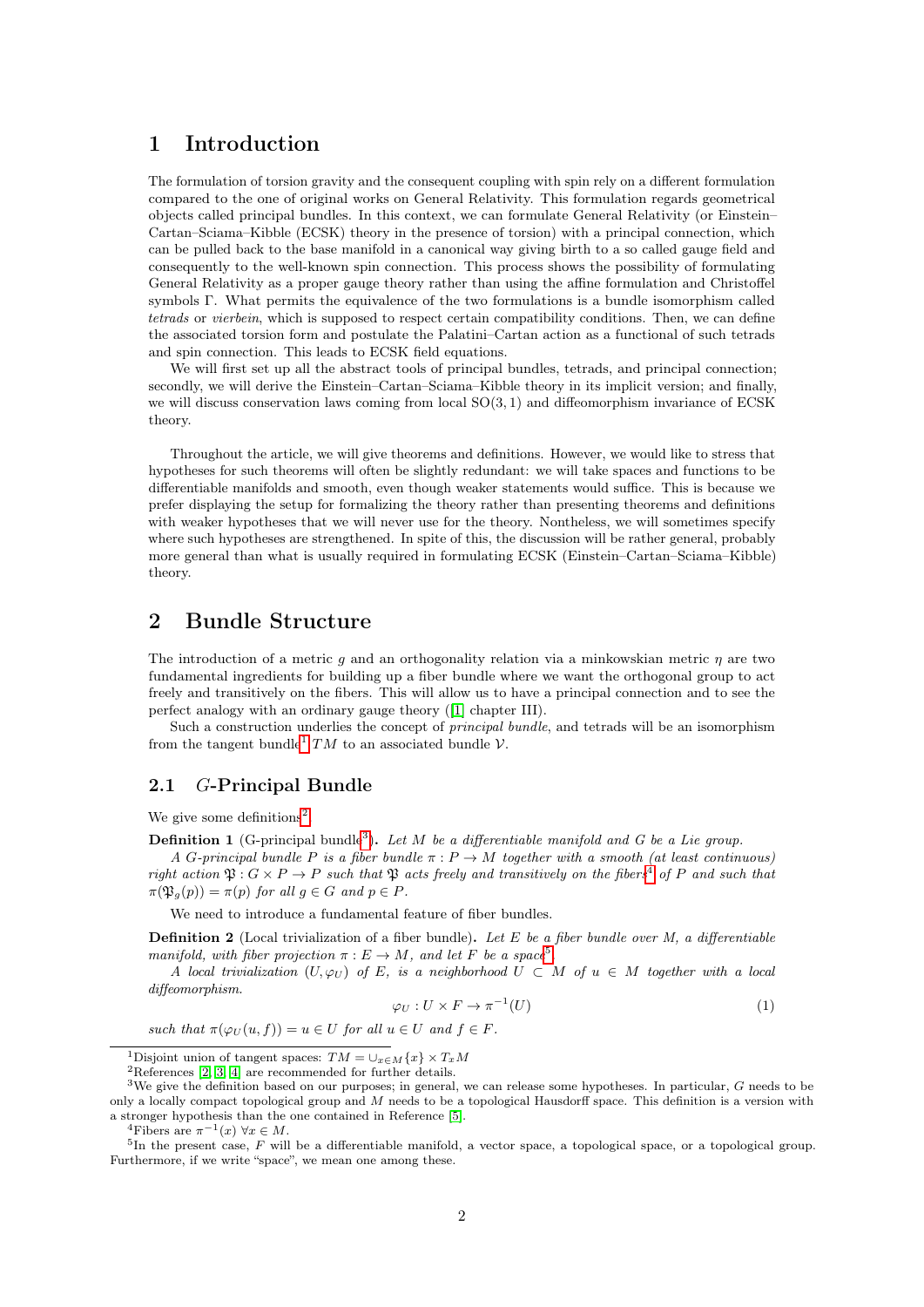This definition implies  $\pi^{-1}(u) \simeq F \ \forall u \in U$ .

Definition 3 (Local trivialization of a G-principal bundle). Let P be a G-principal bundle.

A local trivialization (U,  $\varphi_{U}$ ) of P is a neighborhood  $U \subset M$  of  $u \in M$  together with a local diffeomorphism.

<span id="page-2-3"></span>
$$
\varphi_U: U \times G \to \pi^{-1}(U) \tag{2}
$$

such that  $\pi(\varphi_U(u,q)) = u \in U$  for all  $u \in U$  and  $q \in G$  and such that

$$
\varphi_U^{-1}(\mathfrak{P}_g(p)) = \varphi_U^{-1}(p)g = (u, g')g = (u, g'g). \tag{3}
$$

**Observation 1:** A fiber bundle is said to be *locally trivial* in the sense that it admits a local trivialization for all  $x \in M$ , namely there exists an open cover  $\{U_i\}$  of M and a set of diffeomorphisms  $\varphi_i$  such that every  $\{(U_i, \varphi_i)\}\)$  is a local trivialization<sup>[6](#page-2-1)</sup>.

Here, we recall the similarity with a differentiable manifold. For a manifold when we change charts, we have an induced diffeomorphism between the neighborhoods of the two charts, given by the composition of the two maps.

Thus, having two charts  $(U_i, \phi_i)$  and  $(U_i, \phi_j)$ , we define the following:

$$
\phi_j \circ \phi_i^{-1} : \phi_i(U_i \cap U_j) \to \phi_j(U_i \cap U_j). \tag{4}
$$

At a level up, we have an analogous thing when we change trivialization. Of course, here, we have one more element: the element of fiber.

Taking two local trivializations  $(U_i, \varphi_i)$  and  $(U_i, \varphi_i)$  and given a smooth left action  $\mathcal{T}: G \to$  $\text{Diffeo}(F)$  of G on F, we then have

$$
(\varphi_j^{-1} \circ \varphi_i)(x, f) = (x, \mathcal{T}(g_{ij}(x))(f)) \qquad \forall x \in U_i \cap U_j, f \in F.
$$
\n
$$
(5)
$$

where the maps  $q_{ij} : U_i \cap U_j \to G$  are called the transition functions for this change of trivialization and G is called the structure group.

Such functions obey the following transition functions conditions for all  $x \in U_i \cap U_j$ :

$$
- g_{ii}(x) = id
$$
  

$$
- g_{ij}(x) = (g_{ji}(x))^{-1}
$$

 $-g_{ij}(x) = g_{ik}(x)g_{ki}(x)$  for all  $x \in U_i \cap U_k \cap U_j$ .

The last condition is called the *cocycle condition*.

**Theorem 1** (Fiber bundle construction theorem). Let M be a differentiable manifold, F be a space, and G be a Lie group with faithful smooth left action  $\mathcal{T}: G \to \mathrm{Diffeo}(F)$  of G on F.

Given an open cover  $\{U_i\}$  of M and a set of smooth maps,

$$
t_{ij}: U_i \cap U_j \to G \tag{6}
$$

defined on each nonempty overlap, satisfying the transition function conditions. Then, there exists a fiber bundle  $\pi : E \to M$  such that

- $-\pi^{-1}(x) \simeq F$  for all  $x \in M$
- its structure group is G, and
- it is trivializable over  ${U_i}$  with transition functions given by  $t_{ij}$ .

A proof of the theorem can be found in Reference [\[6\]](#page-16-3) (Chapter 1).

#### <span id="page-2-0"></span>2.2 Coframe Bundle and Minkowski Bundle

It is clear now that having E as a fiber bundle over M with fibers isomorphic to F and  $F'$  as a space equipped with the smooth action  $\mathcal{T}'$  of G, implies the possibility of building a bundle E' associated to E, which shares the same structure group and the same transition functions  $g_{ij}$ . By the fiber bundle construction theorem, we have a new bundle  $E'$  over M with fibers isomorphic to  $F'$ .

This bundle is called the associated bundle to E.

Depending on the nature of the associated bundle<sup>[7](#page-2-2)</sup>, we have the following two definitions:

<span id="page-2-2"></span><span id="page-2-1"></span><sup>&</sup>lt;sup>6</sup>The bundle is said to be *trivial* if there exists  $(U, \varphi_U)$  with  $U = M$ .

<sup>&</sup>lt;sup>7</sup>We will be dealing with two particular types of associated bundles: a principal bundle associated to a vector bundle and a vector bundle associated to a principal bundle.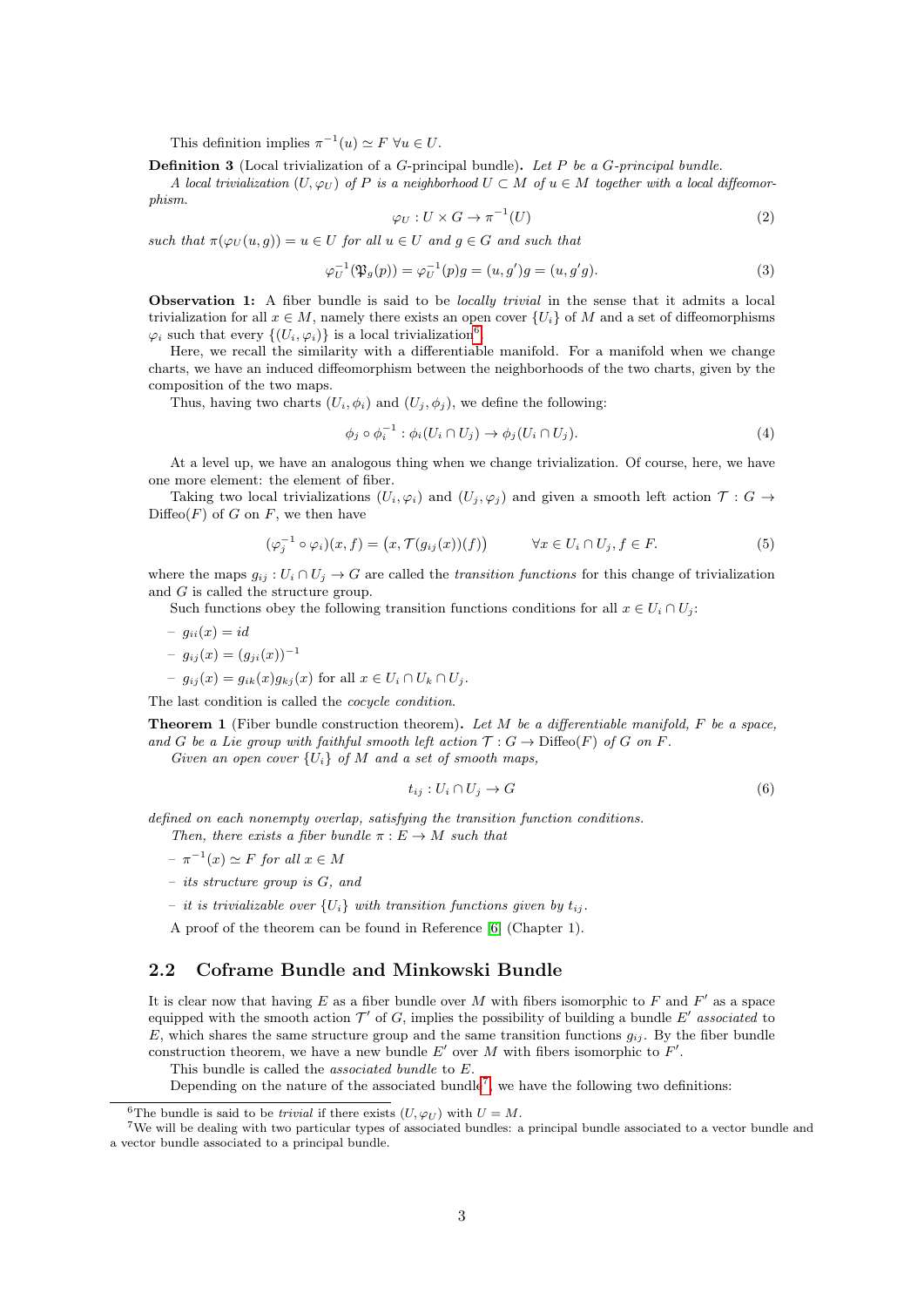**Definition 4** (Associated G-principal bundle). Let  $\pi : E \to M$  be a fiber bundle over a differentiable manifold M, G be a Lie group, F' be a topological space, and  $\mathfrak P$  be a smooth right action of G on F'. Let also  $E'$  be the associated bundle to E with fibers isomorphic to  $F'$ .

If F' is the principal homogeneous space<sup>[8](#page-3-0)</sup> for  $\mathfrak{P}$ , namely  $\mathfrak{P}$  acts freely and transitively on F', then  $E'$  is called the G-principal bundle associated to  $E$ .

**Definition 5** (Associated bundle to a  $G$ -principal bundle). Let P be a  $G$ -principal bundle over  $M$ ,  $F'$  be a space, and  $\rho: G \to \text{Diffeo}(F')$  be a smooth effective left action of the group G on F'. We then have an induced right action of the group G over  $P \times F'$  given by

$$
(p, f') * g = (\mathfrak{P}_g(p), \rho(g^{-1})(f')). \tag{7}
$$

We define the associated bundle  $E$  to the principal bundle  $P$ , as an equivalence relation:

$$
E := P \times_{\rho} F' = \frac{P \times F'}{\sim},\tag{8}
$$

where  $(p, f') \sim (\mathfrak{P}_g(p), \rho(g^{-1})(f'))$ ,  $p \in P$ , and  $f' \in F'$  with projection  $\pi_\rho : E \to M$  s.t.  $\pi_\rho([p, f']) =$  $\pi(p) = x \in M$ .

Therefore  $\pi_{\rho}: E \to M$  is a fiber bundle over M with  $\pi_{\rho}^{-1}(x) \simeq F'$  for all  $x \in M$ .

Observation 2: The new bundle, given by the latter definition, is what we expected from a general associated bundle: a bundle with the same base space, different fibers, and the same structure group.

**Idea:** We take a  $G$ -principal bundle  $P$  as an associated bundle to  $TM$ , and we build a vector bundle associated to P with a fiber-wise metric  $\eta$ . We shall call this associated bundle  $\mathcal V$ .

First of all, we display the G-principal bundle as the G-principal bundle associated to TM.

**Definition 6** (Orthonormal coframe). Let  $(M, g)$  be a pseudo-riemannian n-dimensional differentiable manifold and  $(V, \eta)$  be an n-dimensional vector space with minkowskian metric  $\eta$ . A coframe at  $x \in M$  is the linear isometry.

$$
{}_xe := \{ {}_xe : T_xM \to V \Big| {}_xe^*\eta := \eta_{ab}{}_xe^a{}_xe^b = g \},
$$
\n(9)

equivalently  $_{x}e^{a}$  forms an ordered orthonormal basis in  $T_{x}^{*}M$ .

An orthonormal frame is defined as the dual of a coframe.

Observation 3: Locally, coframes can be identified with local covector fields. A necessary and sufficient condition for identifying them with global covector fields (namely a coframe for each point of the manifold) is to have a parallelizable manifold, namely a trivial tangent bundle.

**Definition 7** (Orthonormal coframe bundle). Let  $(M, g)$  be a differentiable n-dimensional manifold with pseudo-riemannian metric g and  $T^*M$  be its cotangent bundle (real vector bundle of rank n).

We call the coframe bundle  $F_O^*(M)$  the G-principal bundle where the fiber at  $x \in M$  is the set of all orthonormal coframes at x and where the group  $G = O(n-1,1)$  acts freely and transitively on them.

The dual bundle of this is the orthonormal frame bundle, and it is denoted by  $F_O(M)$ , made up of orthonormal frames (dual of orthonormal coframes).

#### Observations 4:

- i. The orthonormal frame bundle is an associated  $G$ -principal bundle to  $TM$ .
- ii. We can consider the *Minkowski bundle*  $V$  the vector bundle over M with fibers V. It is clear that such a bundle and  $F<sub>O</sub>(M)$  are one of the associated bundles of the other via action of the orthogonal group  $O(n-1,1)$ . Therefore,  $\mathcal{V} := F_O(M) \times_{\rho} V$ , where  $\rho$  is taken to be the fundamental representation of  $O(n-1,1)$ .
- iii. We stress that this bundle V is not canonically isomorphic to  $TM$ ; in general, there is no canonical choice of a representative of xe of the equivalence class  $[x, e, v] \in V$ , of which the inverse  $xe^{-1}(v)$  gives rise to a canonical identification of a vector in  $T_xM$ . Namely, fixed a  $v \in V$ , not all choices of xe give rise to a fixed vector  $X \in T_xM$ . As a matter of fact, the reference metric fixed on V does not allow in general the existence of a canonical soldering (Section [7\)](#page-11-1). In Reference [\[7\]](#page-16-4), it is shown how to define the Minkowski bundle without deriving it from  $F_O(M)$ ; the authors refer to that as fake tangent bundles.

<span id="page-3-0"></span> $8$ The space where the orbits of G span all the space.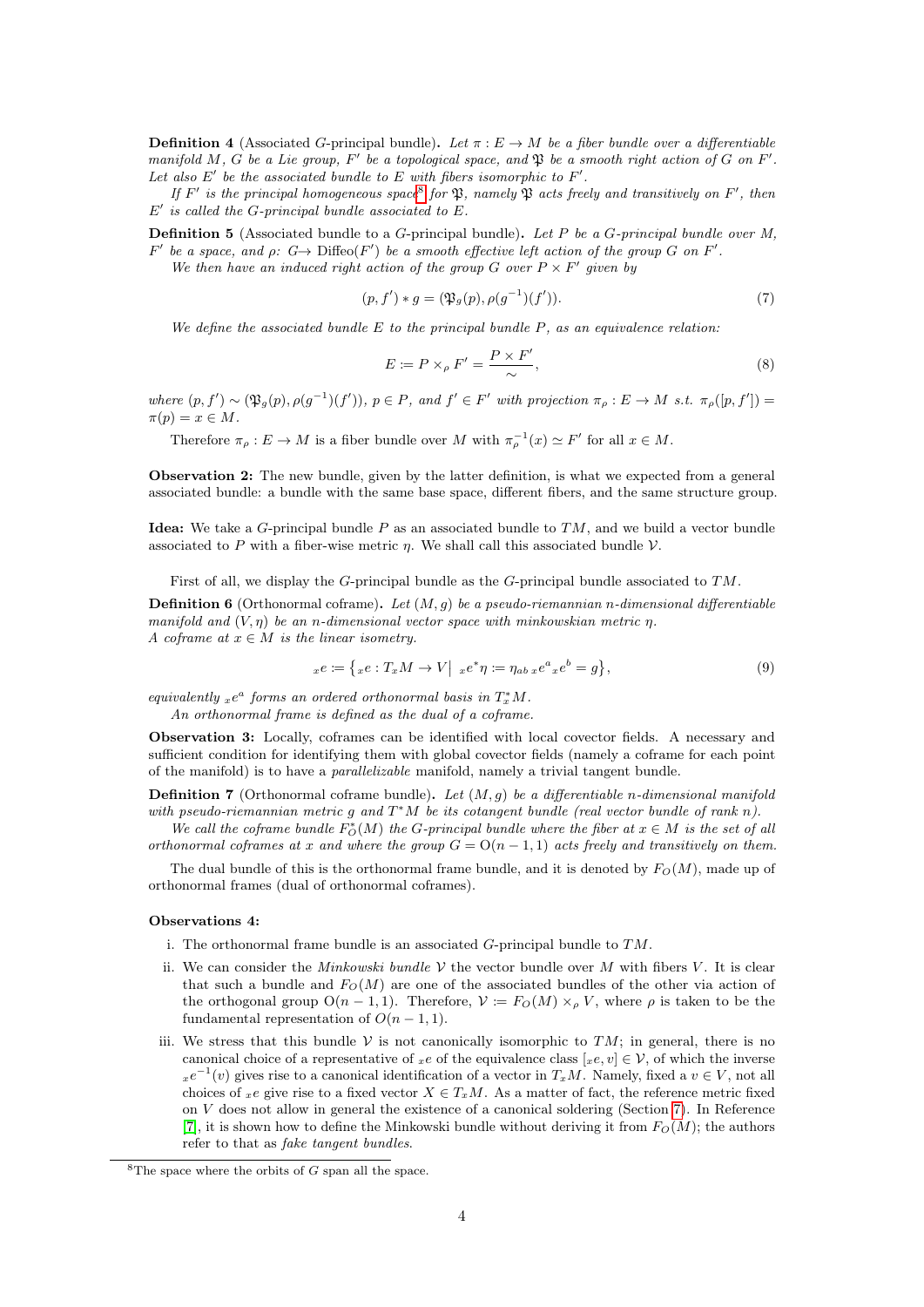iv. If the manifold is parallelizable, we have the bundle isomorphism  $e: TM \to V$ , which is given by the identity map over M and  $_{x}e : T_xM \to V \forall x \in M$ . It can be regarded as a V-valued 1-form  $e \in \Omega^1(M, V)$ . We can identify e with an element of  $\Omega^1(M, V)$ , thus with global sections of the cotangent bundle such that, at each point in M, the corresponding covectors  $_{x}e^{a}$  obey  $\eta_{ab\;x}e^a{}_xe^b=g.$ 

We are now ready to define tetrads.

**Definition 8** (Tetrads). Let  $\rho: O(3, 1) \to \text{Aut}(V)$  be the fundamental representation.

Tetrads are the bundle isomorphisms e :  $TM \rightarrow V$ . They are identifiable with elements  $e \in$  $\Omega^1(M, V)$ , and if M is parallelizable, tetrads can be identified with  $\Omega^1(M, V) \ni e^a v_a$  such that  $\{v_a\}$  is an orthonormal basis of V,  $e^a \in \Omega^1(M)$ , and  $\eta_{ab}e^a e^b = g$ .

# <span id="page-4-0"></span>3 Principal Connection

#### Is there any difference?

In the ordinary formulation of General Relativity (as in the original Einstein's work, for instance), we have objects called Γs, which are coefficients of a linear connection  $\nabla$  and thus determined by a parallel transport of tangent vectors.

The biggest advantage of treating  $O(3, 1)$  as an "explicit symmetry" of the theory is that we have obtained the possibility of defining a principal connection, which is the same kind of entity we have in an ordinary gauge theory<sup>[9](#page-4-3)</sup>.

#### <span id="page-4-1"></span>3.1 Ehresmann Connection

If we consider a smooth fiber bundle  $\pi : E \to M$ , where fibers are differentiable manifolds, we can of course take tangent spaces at points  $e \in E$ . Having the tangent bundle TE, we may wonder if it is possible to separate the contributions coming from  $M$  to the ones from the fibers.

This cannot be done just by stating  $TE = TM \oplus TF$ , unless  $E = M \times F$  is the trivial bundle. Namely, we cannot split directly vector fields on  $M$  from vector fields on the fibers  $F$ .

We can formalize this idea: use our projection  $\pi$  for constructing a tangent map  $\pi_* = d\pi : TE \rightarrow$ TM, and consider its kernel.

**Definition 9** (Vertical bundle). Let M be a differentiable manifold and  $\pi : E \to M$  be a smooth fiber bundle.

We call the sub-bundle  $VE = \text{Ker}(\pi_* : TE \to TM)$  the vertical bundle.

Following this definition, we have the natural extension to the complementary bundle of the vertical bundle, which is somehow the formalization of the idea we had of a bundle that takes care of tangent vector fields on M.

**Definition 10** (Ehresmann connection). Let M be a differentiable manifold and  $\pi : E \to M$  be a smooth fiber bundle.

Consider a complementary bundle HE such that  $TE = HE \oplus VE$ . We call this smooth sub-bundle HE the horizontal bundle or Ehresmann connection.

Thus, vector fields will be called *vertical* or *horizontal* depending on whether they belong to  $\Gamma(VE)$ or  $\Gamma(HE)$ , respectively.

#### <span id="page-4-2"></span>3.2 Ehresmann Connection and Horizontal Lift

We recall the case of the linear connection  $\nabla$ ; it was uniquely determined by a parallel transport procedure. In the case of a principal connection, we have an analogous.

**Definition 11** (Lift). Let  $\pi : E \to M$  be a fiber bundle, M be a differentiable manifold,  $x \in M$  and  $e \in E$  such that  $\pi(e) = x$ .

Given a smooth curve  $\gamma : \mathbb{R} \to M$  such that  $\gamma(0) = x$ , we define a lift of  $\gamma$  through e as the curve  $\tilde{\gamma}$ , satisfying

$$
\tilde{\gamma}(0) = e \quad and \quad \pi(\tilde{\gamma}(t)) = \gamma(t) \quad \forall t.
$$
\n(10)

If E is smooth, then a lift is horizontal if every tangent to  $\tilde{\gamma}$  lies in a fiber of HE, namely

$$
\dot{\tilde{\gamma}}(t) \in HE_{\tilde{\gamma}(t)} \quad \forall t. \tag{11}
$$

<span id="page-4-3"></span><sup>&</sup>lt;sup>9</sup>Think of  $(U(1), A_\mu)$  for electromagnetism.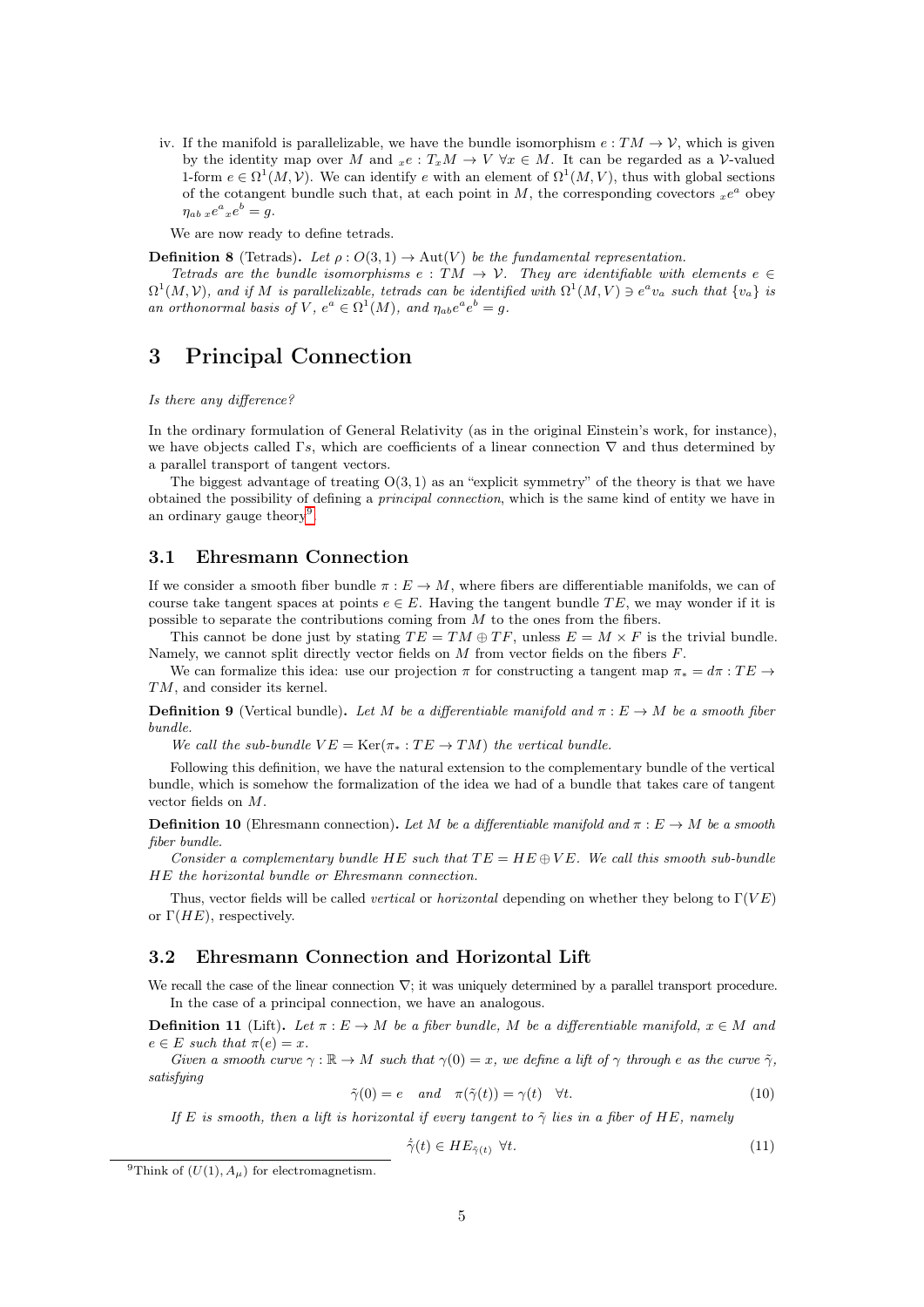It can be shown that an Ehresmann connection uniquely determines a horizontal lift. Here, it is the analogy with parallel transport.

### <span id="page-5-0"></span>3.3 Connection Form in a G-Principal Bundle

We now focus on the case where the smooth fiber bundle is a G-principal bundle with smooth action  $\mathfrak{N}$ .

Here, we need a group  $G$ , that we generally take to be a matrix Lie group. We then have the corresponding algebra g, a matrix vector space in the present case.

The action  $\mathfrak P$  defines a map  $\sigma : \mathfrak g \to \Gamma(VE)$  called the *fundamental map*<sup>[10](#page-5-1)</sup>, where at  $p \in P$ , for an element  $\xi \in \mathfrak{g}$ , it is given via the exponential map  $Exp : \mathfrak{g} \to G$ .

$$
\sigma_p(\xi) = \frac{\mathrm{d}}{\mathrm{d}t} \mathfrak{P}_{e^{t\xi}}(p)|_{t=0}.\tag{12}
$$

The map is vertical because

$$
\pi_* \sigma_p(\xi) = \frac{\mathrm{d}}{\mathrm{d}t} \pi(\mathfrak{P}_{e^{t\xi}}(p))\big|_{t=0} = \frac{\mathrm{d}}{\mathrm{d}t} \pi(p) = 0. \tag{13}
$$

Thus, the vector  $\sigma_p(\xi)$  is vertical and it is called the *fundamental vector*. Before proceeding, we need some Lie group theory.

**Recall of Lie machinery:** Let G be a Lie group (a differentiable manifold) with  $\mathfrak{g}$  as its Lie algebra and  $\forall q, h \in G$ . We define:

- $L_g: G \to G$  and  $R_g: G \to G$ , such that  $L_g h = gh$  and  $R_g h = hg$  are the left and right actions, respectively;
- the adjoint map  $\text{Ad}_q: G \to G$  via such left and right actions is  $\text{Ad}_q := L_q \circ R_{q-1}$ , namely  $\text{Ad}_q h =$  $ghg^{-1}$ . It also acts on elements of the algebra  $\xi \in \mathfrak{g}$  as  $\mathrm{Ad}_g : \mathfrak{g} \to \mathfrak{g}$  via the exponential map<sup>[11](#page-5-2)</sup>

$$
\begin{aligned} \mathrm{Ad}_g \xi &= \frac{\mathrm{d}}{\mathrm{d}t} \big( (L_g \circ R_{g^{-1}})(e^{t\xi}) \big) \big|_{t=0} = \frac{\mathrm{d}}{\mathrm{d}t} \big|_{t=0} \\ &= g \xi g^{-1} \in \mathfrak{g}, \end{aligned} \tag{14}
$$

where the last two equalities hold in the present case of matrix Lie groups. This is not to be confused with the adjoint action ad :  $\mathfrak{g} \times \mathfrak{g} \to \mathfrak{g}$ , which is generated by the derivative of the adjoint map with  $g = e^{t\chi}$  and  $\chi \in \mathfrak{g}$ , such that  $ad_{\chi} \xi = [\chi, \xi]$ ;

- the left invariant vector fields  $v \in \Gamma(TG)$  as  $L_{q*} \circ v = v$ , namely  $v(g) = L_{q*}v(e)$ ;
- the *Maurer–Cartan form* is the left invariant g-valued 1-form  $\theta \in \Omega^1(G, \mathfrak{g})$  defined by its values at g.

$$
\theta_g \coloneqq L_{g^{-1}*}: T_g G \to T_e G \cong \mathfrak{g}.\tag{15}
$$

For any left invariant vector field v, it holds  $\forall q \in G$  that  $\theta_q(v(q)) = v(e)$ . Therefore, left invariant vector fields are identified by their values over the identity thanks to the Maurer–Cartan form  $\theta$ . So we can state ([\[8\]](#page-16-5)) that this identification  $v(e) \rightarrow v$  defines an isomorphism between the space of left invariant vector fields on G and the space of vectors in  $T_eG$ , thus, the Lie algebra g. For matrix Lie groups, it holds that  $\theta_g = g^{-1} dg$ .

By definition, the action of an element of the group on P is  $\mathfrak{P}_q : P \to P$ , and therefore, it defines a tangent map  $\mathfrak{P}_{g*}: TP \to TP$ , for which the following Lemma holds:

<span id="page-5-3"></span>Lemma 1.

$$
\mathfrak{P}_{g*} \circ \sigma(\xi) = \sigma(Ad_{g^{-1}}\xi). \tag{16}
$$

*Proof.* At  $p \in P$ 

$$
\mathfrak{P}_{g*\sigma_p}(\xi) = \frac{\mathrm{d}}{\mathrm{d}t} \big( (\mathfrak{P}_g \circ \mathfrak{P}_{e^{t\xi}})(p) \big) \big|_{t=0} = \frac{\mathrm{d}}{\mathrm{d}t} \big( (\mathfrak{P}_g \circ \mathfrak{P}_{e^{t\xi}} \circ \mathfrak{P}_{g^{-1}} \circ \mathfrak{P}_g)(p) \big) \big|_{t=0},\tag{17}
$$

<span id="page-5-2"></span><span id="page-5-1"></span> $^{10}{\rm It}$  turns out that it is an isomorphism, since  $\mathfrak P$  is regular.

<sup>&</sup>lt;sup>11</sup>We stress that the exponential map is not an isomorphism for all Lie groups; thus, the elements generated by the exponential map belong, in general, to a connected subgroup of the total group, which is usually homeomorphic to its simply connected double cover. More in general, the isomorphism is between a subset of the algebra containing 0 and a subset of the group containing the identity. Moreover, for a compact, connected, and simply connected Lie group, the algebra always generates the whole group via the exponential map.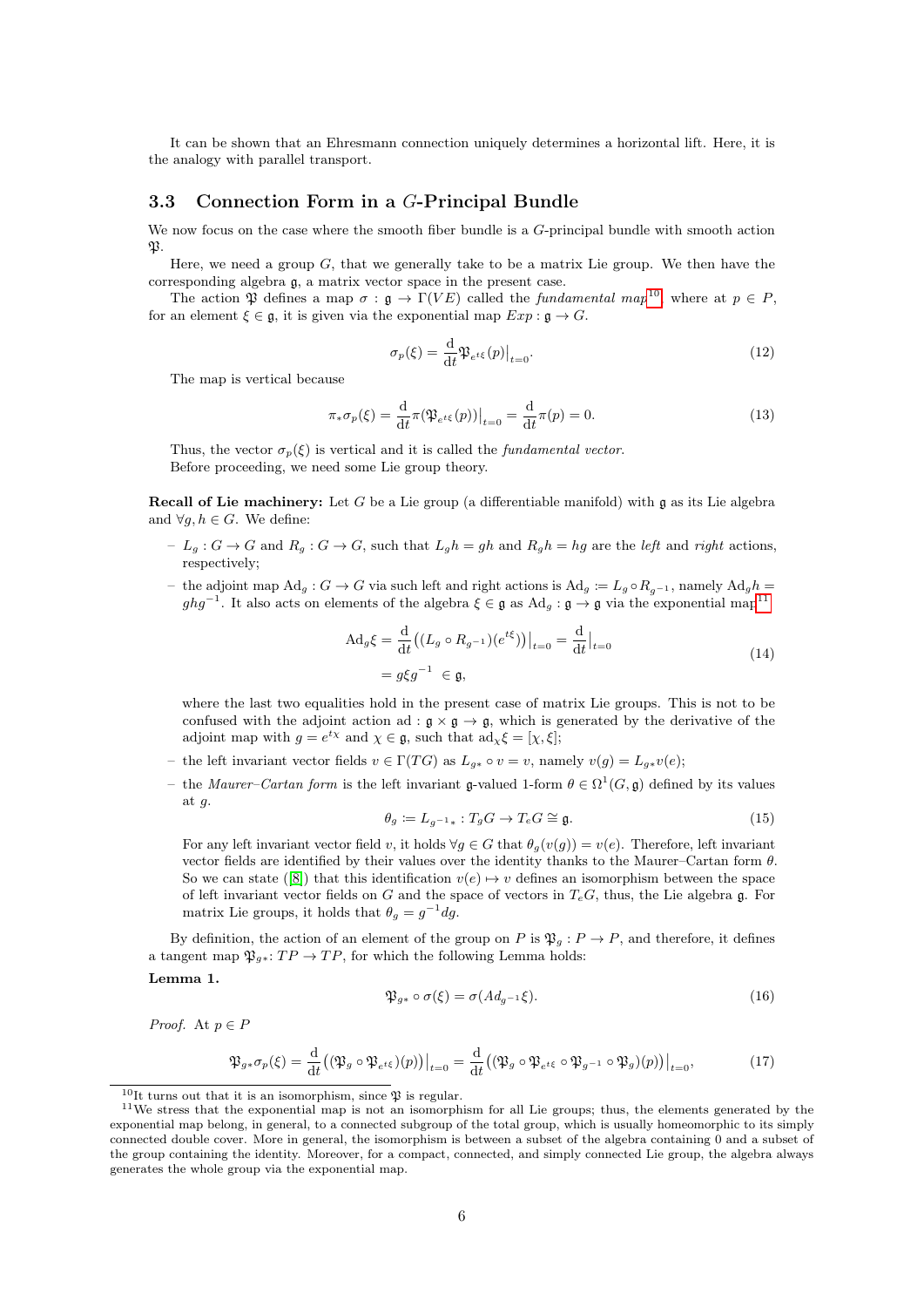we then use the fact that  $\mathfrak{P}_g \circ \mathfrak{P}_{e^{t\xi}} \circ \mathfrak{P}_{g^{-1}} = \mathfrak{P}_{g^{-1}e^{t\xi}} g = \mathfrak{P}_{\text{Ad}_{g^{-1}}} e^{t\xi}$  and the identity for matrix groups  $\mathrm{Ad}_g e^{t\xi} = e^{t\mathrm{Ad}_g \xi}$  to get the following:

$$
\mathfrak{P}_{g*}\sigma_p(\xi) = \frac{\mathrm{d}}{\mathrm{d}t} \big( \mathfrak{P}_{e^{t(\mathrm{Ad}_{g^{-1}}\xi)}}(\mathfrak{P}_g(p)) \big) \big|_{t=0} = \sigma_{\mathfrak{P}_g(p)}(\mathrm{Ad}_{g^{-1}}\xi). \tag{18}
$$

It is time to define what we were aiming to define at the beginning of the section: the connection form.

**Definition 12.** Let P be a smooth G-principal bundle and  $HE \subset TP$  be an Ehresmann connection. We call the g-valued 1-form  $\omega \in \Omega^1(P, \mathfrak{g})$ , satisfying

<span id="page-6-1"></span>
$$
\omega(v) = \begin{cases} \xi & \text{if } v = \sigma(\xi), \ \xi \in \mathcal{C}^{\infty}(P, \mathfrak{g}) \\ 0 & \text{if } v \quad \text{horizontal}, \end{cases}
$$
(19)

the connection 1-form.

Proposition 1.

$$
\mathfrak{P}_g^* \omega = A d_{g^{-1}} \circ \omega. \tag{20}
$$

*Proof.* Suppose  $v = \sigma(\xi)$ , since the other case left is trivial.

We can carry out some calculations on the left-hand side, and following from the definition of pull-back and Lemma [1,](#page-5-3) we have

$$
\left(\mathfrak{P}_g^*\omega\right)\left(\sigma(\xi)\right) = \omega\left(\mathfrak{P}_{g*} \circ \sigma(\xi)\right) = \omega\left(\sigma(\mathrm{Ad}_{g^{-1}}(\xi)\right) = \mathrm{Ad}_{g^{-1}}(\xi). \tag{21}
$$

Then, we only need to manipulate the right-hand side as

$$
\mathrm{Ad}_{g^{-1}}\big(\omega(\sigma(\xi))\big) = \mathrm{Ad}_{g^{-1}}(\xi). \tag{22}
$$

 $\Box$ Both times, we used just the given definition of connection 1-form (Equation [\(19\)](#page-6-1)).

Remark 1. This last Proposition is called G-equivariance. It can be imposed instead of by assuming that HE is an Ehresmann connection, and then HE can be shown to be such an Ehresmann connection.

Another fundamental concept is given in the following:

**Definition 13** (Tensorial form). Let  $\rho : G \to \text{Aut}(V)$  be a representation over a vector space V and  $\alpha \in \Omega^k(P, V)$  be a vector valued differential form.

We call  $\alpha$  a tensorial form if it is the following:

- horizontal, i.e.,  $\alpha(v_1, ..., v_k) = 0$  if at least one  $v_i$  is a vertical vector field, and
- equivariant, i.e., for all  $g \in G$ ,  $\mathfrak{P}_{g}^{*} \alpha = \rho(g^{-1}) \circ \alpha$ .
- We define horizontal and equivariant forms as maps belonging to  $\Omega_G^k(P, V)$ .

**Observation 5:** The connection form  $\omega$  is not, in general, horizontal; thus, it is not a tensorial form,  $\omega \notin \Omega_G^1(P, \mathfrak{g})$ . This will be clear when taking into account how the gauge field transforms under a change of trivialization in Section [4.](#page-7-0)

#### <span id="page-6-0"></span>3.4 Curvature Forms

Given our connection 1-form  $\omega$ , we can proceed in two ways: the first consists in taking a map called the horizontal projection and in defining the curvature as this projection applied on the exterior derivative of  $\omega$ . In this way, we naturally see that curvature measures the displacement of the commutator of two vectors from being horizontal.

We will proceed in a different way though. We will define the curvature through a *structure equation*. **Definition 14.** Given  $\omega \in \Omega^1(P, \mathfrak{g})$ , a principal connection 1-form, the 2-form  $\Omega \in \Omega^2(G(P, \mathfrak{g})$  satisfies the following:

<span id="page-6-2"></span>
$$
\Omega = d\omega + \frac{1}{2} [\omega \wedge \omega]
$$
\n(23)

whic is called curvature 2-form.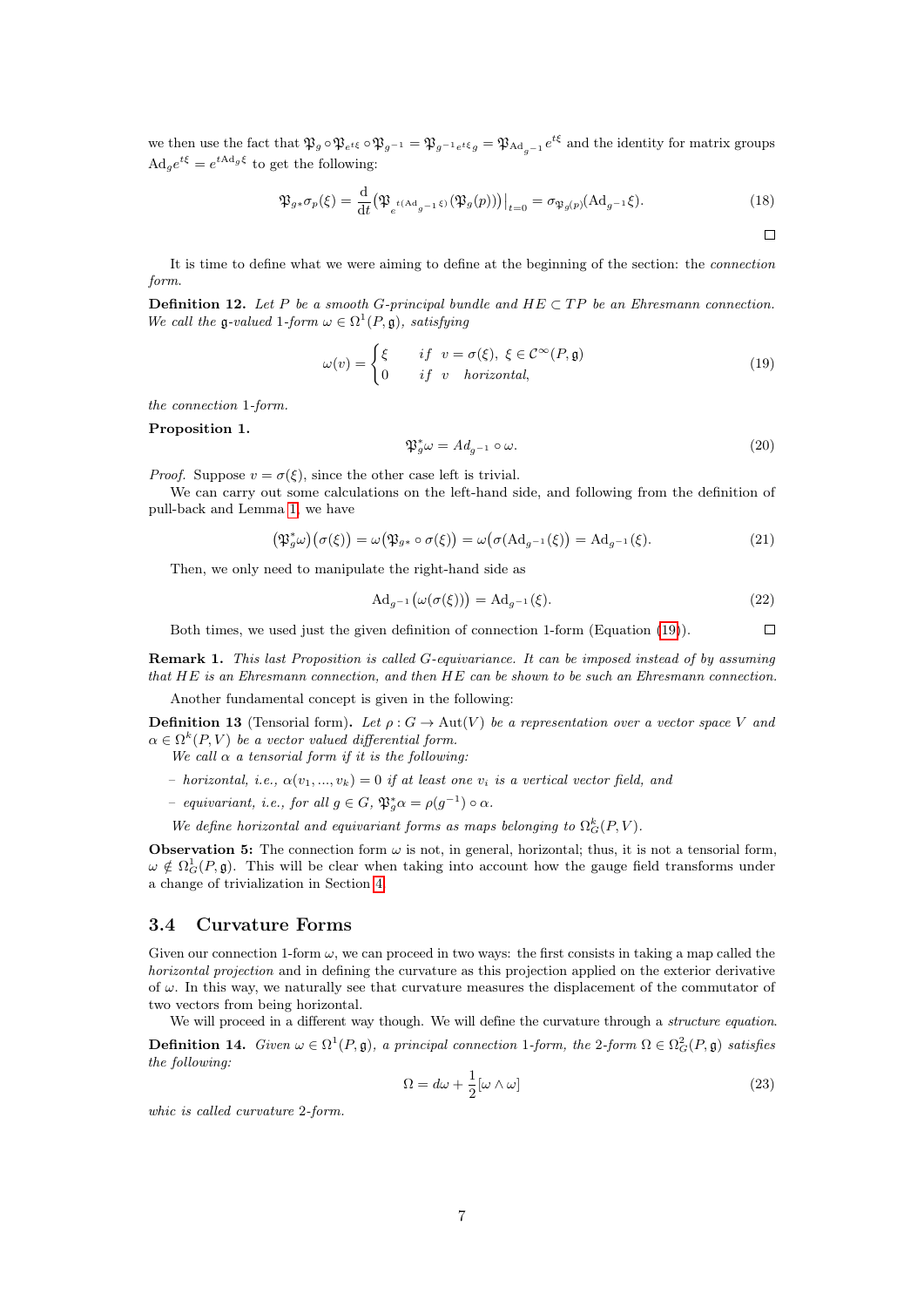In Equation [\(23\)](#page-6-2),  $[\omega \wedge \omega]$  denotes the bilinear operation on the Lie algebra g called differential Lie bracket. It is defined as follows:

$$
[\omega \wedge \eta](u,v) = \frac{1}{2}([\omega(u), \eta(v)] - [\omega(v), \eta(u)]), \qquad (24)
$$

where  $u$  and  $v$  are vector fields.

It follows straightforwardly that, if we take two general horizontal vector fields  $u, v \in \Gamma(HE)$  and we use the ordinary formula<sup>[12](#page-7-3)</sup> for the exterior derivative of a 1-form  $d\omega(u, v) = u\omega(v) - v\omega(u) - \omega([u, v]),$ since  $\omega(u) = \omega(v) = 0$ , we get

$$
\Omega(u, v) = -\omega([u, v]).\tag{25}
$$

We see that  $\Omega$  measures how the commutator of two horizontal vector fields is far from being horizontal as well.

### <span id="page-7-0"></span>4 Exterior Covariant Derivative

#### <span id="page-7-1"></span>4.1 For an Ehresmann Connection  $HE$

**Observation 6:**  $\Omega_G^k(P, V)$  is not closed under the ordinary exterior derivative. In that sense, if  $\alpha \in \Omega_G^k(P, V)$ , then  $d\alpha \notin \Omega_G^{k+1}(P, V)$ . This is what a covariant differentiation will do instead.

The idea of a covariant exterior derivative for a connection  $HE$  is, given such an Ehresmann connection HE, the one of projecting vector fields onto this horizontal bundle and then feed our ordinary exterior derivative with such horizontal vector fields.

First of all, we define a map acting as a pull-back. Namely that, given a map  $h : TP \rightarrow HE$ such that, for all vertical vector fields v, we get  $h \circ v := hv = 0$  (called the *horizontal projection*). we define the dual map  $h^*: T^*P \to HE^*$  such that, for  $\alpha \in \Omega^1(P, V)$  and V a vector space, we have  $h^* \circ \alpha \coloneqq h^* \alpha = \alpha \circ h.$ 

**Definition 15** (d<sup>h</sup>). Let P be a G-principal bundle, V be a vector space, and  $\alpha \in \Omega^k(P, V)$  be an equivariant form. We define the exterior covariant derivative  $d^h$  as a map  $d^h: \Omega^k(P, V) \to \Omega^{k+1}_G(P, V)$ such that

<span id="page-7-6"></span>
$$
d^{h} \alpha(v_{0},...,v_{k}) \coloneqq h^{*} d \alpha(v_{0},...,v_{k}) = d \alpha(hv_{0},...,hv_{k}), \qquad (26)
$$

where  $v_0, ..., v_k$  are vector fields.

It depends on the choice of our Ehresmann connection HE, which reflects onto the horizontal projection  $h$ ; that is why we have the index  $h$ .

**Observation 7:** We can make our covariant derivative depend only on  $\omega$ , if we restrict it to only forms in  $\Omega_G^k(P, V)$  and if we consider the representation of the algebra induced by the derivative of  $\rho$ that we denote  $d\rho : \mathfrak{g} \to \text{End}(V)$ . Then, we have  $d\rho \circ \omega \in \Omega^k(P, \text{End}(V))$ .

#### <span id="page-7-2"></span>4.2 For a Connection Form  $\omega$

**Definition 16**  $(d_{\omega})$ . Let P be a G-principal bundle, V be a vector space, and  $\alpha \in \Omega_G^k(P, V)$  be a tensorial form. We define the exterior covariant derivative  $d_{\omega}$  as a map  $d_{\omega} : \Omega_G^k(P, V) \to \Omega_G^{k+1}(P, V)$ such that  $13$ 

$$
d_{\omega}\alpha := d\alpha + \omega \wedge_{d\rho} \alpha
$$
  
 :=  $d\alpha + d\rho \circ \omega \wedge \alpha$ . (27)

<span id="page-7-7"></span>Remark 2.

- We observe that  $d_{\omega}^2 \alpha \neq 0$  for a general  $\alpha \in \Omega_G^k(P, V)$ , but it is easy to show that it holds<sup>[14](#page-7-5)</sup>

<span id="page-7-8"></span>
$$
d_{\omega}^2 \alpha = \Omega \wedge_{d\rho} \alpha,\tag{28}
$$

Thus, for a flat connection such that  $\Omega = 0$ , we have  $d_{\omega}^2 \alpha = d^2 \alpha = 0$ .

$$
(\omega \wedge_{d\rho} \alpha)(v_1, ..., v_{k+1}) = \frac{1}{(1+k)!} \sum_{\sigma} sign(\sigma) d\rho(\omega(v_{\sigma(1)})) (\alpha(v_{\sigma(2)}, ..., v_{\sigma(k+1)})).
$$

<span id="page-7-5"></span><sup>14</sup>See the first Bianchi identity in Equation [\(57\)](#page-12-3) for the proof.

<span id="page-7-4"></span><span id="page-7-3"></span><sup>&</sup>lt;sup>12</sup>Here, we regard  $\omega(u)$  as a function  $\omega(u): P \to \mathfrak{a}$  belonging to the algebra of smooth functions to  $\mathfrak{a}, C^{\infty}(P, \mathfrak{a})$ .  $13$ For a general k-form: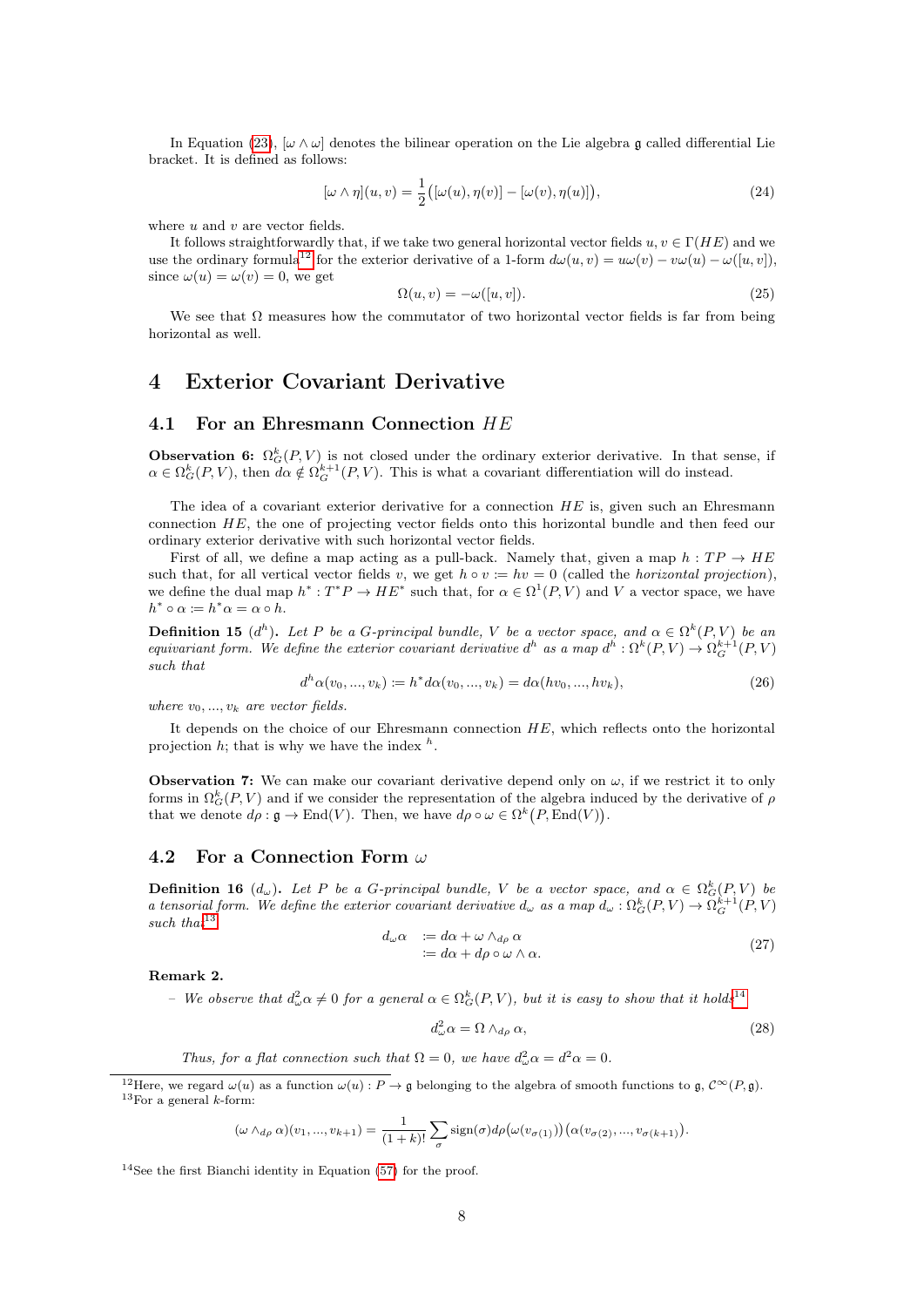- We have observed that  $\omega \notin \Omega^1_G(P, \mathfrak{g})$ . Therefore,  $d_{\omega} \omega$  is not well defined. However, we can consider  $d^h\omega \in \Omega_G^2(P, \mathfrak{g})$ , and this is precisely our curvature  $\Omega = d\omega + \frac{1}{2}[\omega \wedge \omega]$ , where the anomalous  $\frac{1}{2}$  factor comes from the "non-tensoriality" of  $\omega$ . As a matter of fact, there is no representation that would make the  $\frac{1}{2}$  term arise if we considered  $d_{\omega} \omega$  instead.
- The fact that  $d_{\omega}$  is not well defined for non-tensorial forms does not mean that  $\omega$  defines a less general derivative than what  $d^h$  does. As a matter of fact, HE could be defined starting from  $\omega$ , as we mentioned above, since  $HE = Ker\omega$ .

# <span id="page-8-0"></span>5 Gauge Field and Field Strength

#### <span id="page-8-1"></span>5.1 Make It Clear

**Definition 17** (Gauge field). Let  $P \rightarrow M$  be a G-principal bundle, G be a Lie group with g as the respective Lie algebra,  $\{U_\beta\}$  be an open cover of M, and  $s_\beta : U_\beta \to P$  be a section.

We define the gauge field as the pull-back of the connection form  $\omega \in \Omega^1(P, \mathfrak{g})$  as

<span id="page-8-3"></span>
$$
A_{\beta} = s_{\beta}^* \omega \in \Omega^1(U_{\beta}, \mathfrak{g}). \tag{29}
$$

We notice that, under a change of trivialization, such a gauge field changes via the action of the adjoint map.

In fact, we have the following:

**Lemma 2.** The restriction of  $\omega$  to  $\pi^{-1}(U_\beta)$  agrees with

<span id="page-8-2"></span>
$$
\omega_{\beta} = Ad_{g_{\beta}^{-1}} \circ \pi^* A_{\beta} + g_{\beta}^* \theta, \tag{30}
$$

where  $g_\beta : \pi^{-1}(U_\beta) \to G$  is the map induced by the inverse of the trivialization map  $\varphi_\beta$  defined in Equation [\(2\)](#page-2-3), and with  $Ad_{g^{-1}_\beta}$ , we intend for the adjoint map at the group element given by  $g_\beta(p)^{-1}$ at a point  $p \in \pi^{-1}(U_\beta)$ .

The proof comes from the observation that Equations [\(19\)](#page-6-1) and [\(30\)](#page-8-2) coincide in  $\pi^{-1}(U_\beta)$  for both a horizontal (for which they are zero) and a vertical vector field.

Thanks to this, we easily have the following:

**Proposition 2.** Let  $G$  be a matrix Lie group. Then it holds the following transformation for a gauge field:

<span id="page-8-5"></span>
$$
A_{\beta} = g_{\beta\gamma} A_{\gamma} g_{\beta\gamma}^{-1} - dg_{\beta\gamma} g_{\beta\gamma}^{-1}.
$$
\n(31)

*Proof.* Using Equations [\(29\)](#page-8-3) and [\(30\)](#page-8-2) for all  $x \in U_\beta \cap U_\gamma$ ,

$$
A_{\beta} = s_{\beta}^{*} \omega
$$
  
\n
$$
= s_{\beta}^{*} \omega_{\beta} = s_{\beta}^{*} \omega_{\gamma}
$$
  
\n
$$
= s_{\beta}^{*} (Ad_{g_{\gamma}^{-1}} \circ \pi^{*} A_{\gamma} + g_{\gamma}^{*} \theta)
$$
  
\n
$$
= Ad_{g_{\beta\gamma}^{-1}} \circ A_{\gamma} + g_{\gamma\beta}^{*} \theta
$$
 (using  $g_{\gamma} \circ s_{\beta} := g_{\beta\gamma} : U_{\beta} \cap U_{\gamma} \to G$ )  
\n
$$
= Ad_{g_{\beta\gamma}} \circ (A_{\gamma} - g_{\beta\gamma}^{*} \theta)
$$
 (Ad $g_{\beta\gamma} \circ g_{\beta\gamma}^{*} \theta = -g_{\gamma\beta}^{*} \theta$ ), (A $d_{g_{\beta\gamma}} \circ g_{\beta\gamma}^{*} \theta = -g_{\gamma\beta}^{*} \theta$ ), (A $\phi_{\beta\gamma} \circ g_{\beta\gamma}^{*} \theta = -g_{\gamma\beta}^{*} \theta$ )

which reduces to the assert for matrix Lie groups.

#### Observations 8:

- i. We observe that a local gauge transformation of the gauge field corresponds to a change of trivialization chart.
- ii. Non-tensoriality of  $\omega$  was given by the fact that it is, in general, not horizontal. For the gauge field A, we can generalize to forms on  $M$  the concept of tensoriality/non-tensoriality by noticing that a form obtained by the pull-back of a tensorial form, denoted with  $t \in \Omega_G^1(P, V)$ , would transform differently compared to A, namely as

<span id="page-8-4"></span>
$$
t_{\beta} \coloneqq s_{\beta}^* t = g_{\beta \gamma} t_{\gamma} g_{\beta \gamma}^{-1}.
$$
\n(33)

 $\Box$ 

The Maurer–Cartan form  $\theta$  reflects the non-horizontality of  $\omega$  to the gauge field, from Equation [\(30\)](#page-8-2).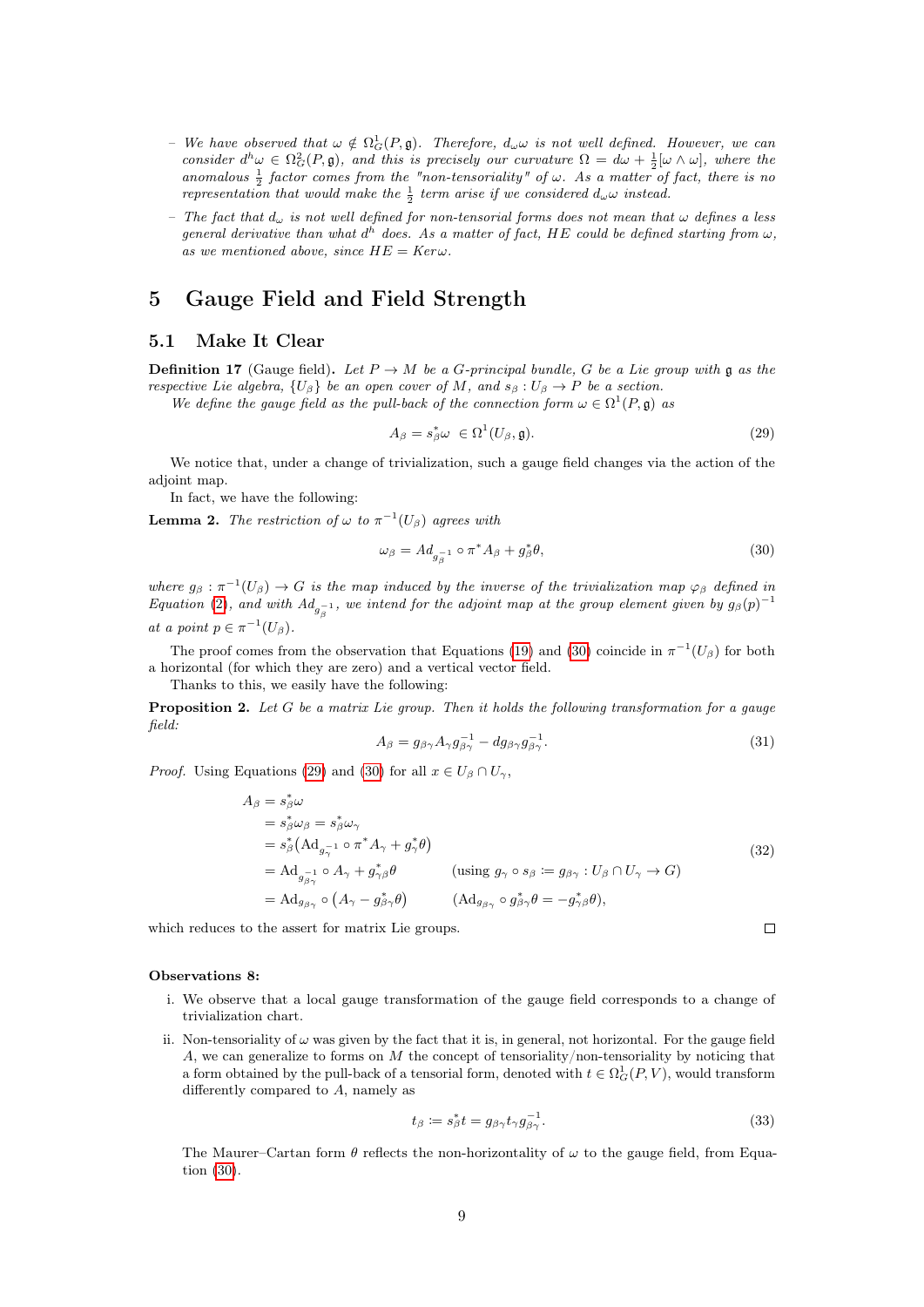- iii. A difference of two gauge fields like  $A A'$  transforms as Equation [\(33\)](#page-8-4). In fact, the transformation rule is one of a tensorial form, since the Maurer–Cartan forms simplify.
- iv. We notice that (iii) is a particular case of a more general one. Indeed, it is possible to show with proof in Reference [\[2\]](#page-15-2) (Chapter 5) that  $\Omega_G^k(P, V) \cong \Omega^k(M, P \times_{\rho} V)$ . This is essentially due to the fact that, thanks to the equivalence relation of the associated bundle and the gluing condition of sections on overlaps, the pull-backs by sections  $s_{\beta}: U_{\beta} \to P$  give a one-to-one correspondence between these two spaces. Therefore, we can obtain forms with a tensorial transformation like Equation [\(33\)](#page-8-4) just by taking the pull-back of tensorial forms on  $P$ ; these will be forms on  $M$ with values into the associated bundle  $P \times_{\rho} V$ .
- v. Observations (iii) and (iv) ensure that an object built with gauge fields  $A_\beta \in \Omega^1(U_\beta, \mathfrak{g})$  (which transform on overlaps by Equation [\(31\)](#page-8-5)) will be in  $\Omega^2(M, P \times_{\text{Ad}} \mathfrak{g})$ ; see Observation 9.

**Definition 18** (Field strength). Let  $P \to M$  be a G-principal bundle, G be a Lie group with g as the respective Lie algebra,  $\{U_\beta\}$  be an open cover of M, and  $s_\beta : U_\beta \to P$  be a section.

We define the field strength as the pull-back of the curvature form  $\Omega \in \Omega^2_G(P, \mathfrak{g})$  as

$$
F_{\beta} = s_{\beta}^* \Omega \in \Omega_G^2(U_{\beta}, \mathfrak{g}), \tag{34}
$$

which, by definition of  $\Omega$ , is

$$
F_{\beta} = dA_{\beta} + \frac{1}{2} [A_{\beta} \wedge A_{\beta}]. \tag{35}
$$

Similarly to what we have done for the gauge field, we can show<sup>[15](#page-9-1)</sup> that the field strength transforms as

<span id="page-9-3"></span>
$$
F_{\beta} = \text{Ad}_{g_{\beta\gamma}} \circ F_{\gamma} = g_{\beta\gamma} F_{\gamma} g_{\beta\gamma}^{-1},\tag{36}
$$

where the last equality holds for matrix Lie groups with g and  $g^{-1}$  in G. This is indeed the transformation of a tensorial form, as in Equation [\(33\)](#page-8-4).

Observation 9: Thanks to our previous observation, i.e., there is a canonical isomorphism between  $\Omega_G^k(P, V)$  and  $\Omega^k(M, P\times_\rho V)$ , we can relate  $\Omega$  and  $F_\beta$  with a form<sup>[16](#page-9-2)</sup>  $F_A \in \Omega^2(M, \text{ad}P)$ . Namely there is a canonical isomorphism sending  $\Omega \in \Omega^2_G(P, \mathfrak{g})$  to  $F_A \in \Omega^2(M, \mathrm{ad}P)$ . Indeed, given the transformation law for the field strength in Equation [\(36\)](#page-9-3), we see that  ${F_\beta}$  are horizontal and equivariant and, thus, form a global section belonging to  $\Omega^2(M, \mathrm{ad}P)$ , which is usually denoted as  $F_A$ . The notation  $F_A$  stresses that it is obtained from gauge fields in  $\Omega^1(U_\beta, \mathfrak{g})$ .

In the case of a trivial bundle, it is also possible to define a global gauge field  $A \in \Omega^1(M, \mathfrak{g})$ .

#### <span id="page-9-0"></span>5.2 2nd Bianchi Identity

Definition 19. The collection of gauge fields defines an exterior covariant derivative for bundle-valued forms on M. We denote such a map with

<span id="page-9-4"></span>
$$
d_A: \Omega^k(M, P \times_{\rho} V) \to \Omega^{k+1}(M, P \times_{\rho} V). \tag{37}
$$

Consider  $d_A : \Omega^k(M, P \times_{\rho} V) \to \Omega^{k+1}(M, P \times_{\rho} V)$  as the exterior covariant derivative and  $F_A \in \Omega^2(M, \mathrm{ad}\,P)$  as the field strength.

Then, we have the following:

#### Proposition 3.

<span id="page-9-5"></span>
$$
d_A F_A = 0.\t\t(38)
$$

 $\Box$ 

This is the second Bianchi identity.

Proof. Given

then

$$
F_A = dA + \frac{1}{2}[A \wedge A],\tag{39}
$$

$$
d_A F_A = dF_A + [A \wedge F_A]
$$
  
=  $d^2 A + \frac{1}{2}d[A \wedge A] + [A \wedge dA] + \frac{1}{2}[A \wedge [A \wedge A]]$   
=  $\frac{1}{2}[A \wedge [A \wedge A]]$   $(d^2 A = 0 \text{ and } \frac{1}{2}d[A \wedge A] = -[A \wedge dA])$   
= 0. (because of Jacobi identity)

<span id="page-9-2"></span><sup>16</sup>Where we have introduced the notation  $\Omega^k(M, P \times_{\text{Ad}} \mathfrak{g}) := \Omega^k(M, \text{ad}P)$ .

<span id="page-9-1"></span><sup>&</sup>lt;sup>15</sup>Using the Cartan structure equation for  $\theta$ ,  $d\theta = -\frac{1}{2}[\theta, \theta]$ .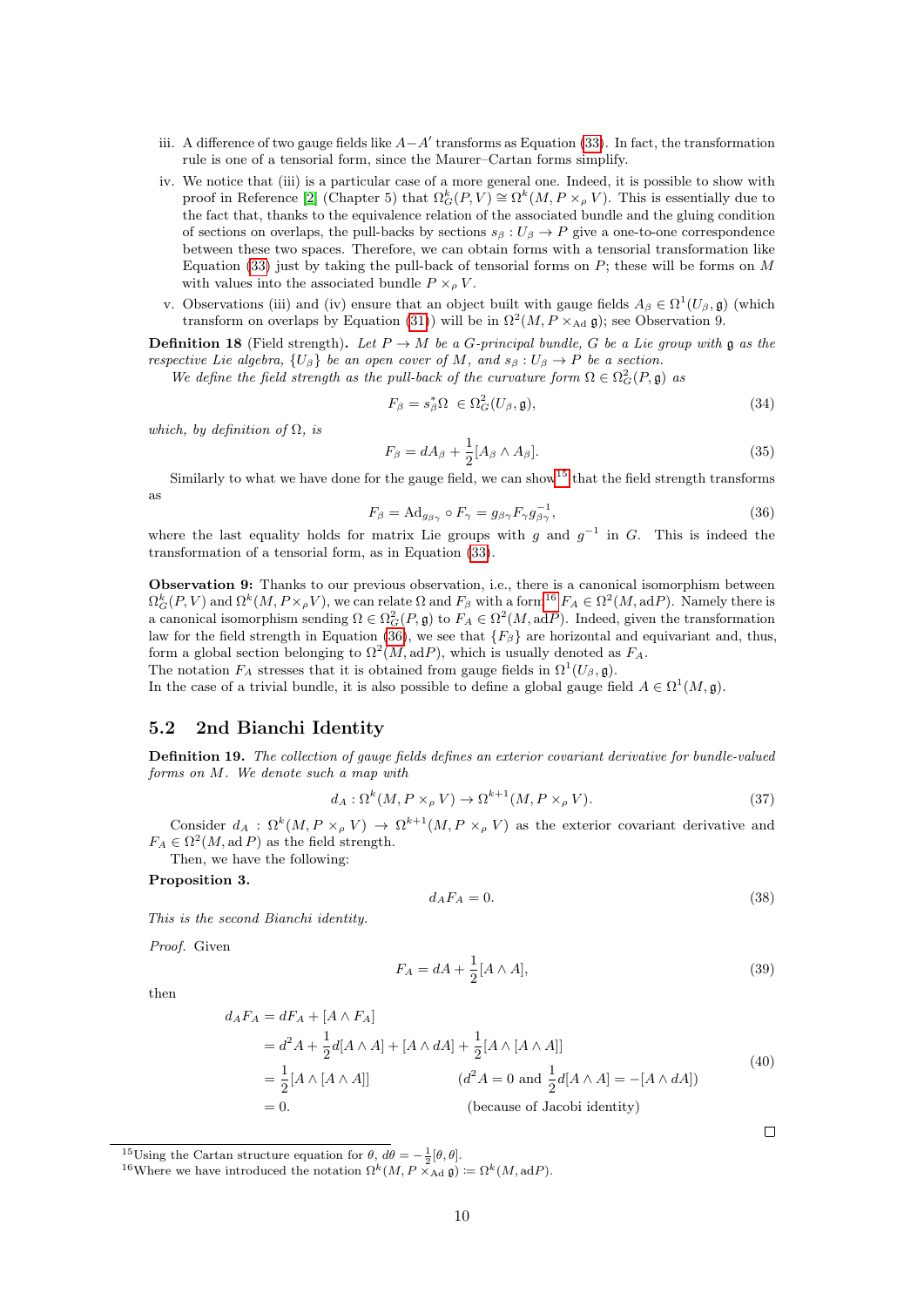# <span id="page-10-0"></span>6 Affine Formulation

In the usual formulation of General Relativity, one defines a covariant derivative ∇, which is a map among tensors. Then, one can define curvature and torsion and eventually get the field equations for ECSK theory or General Relativity by setting torsion to zero.

One may wonder if this latter formulation is equivalent to the one we have been implementing through principal bundles and principal connection.

The answer is positive and is given in the next two sections.

### <span id="page-10-1"></span>6.1 Affine Covariant Derivative

We have built our setup by taking  $\rho$  to be the fundamental representation of  $O(3, 1)$ ,  $P = F_O(M)$ , and  $V = F<sub>O</sub>(M) \times<sub>o</sub> V$  to be the Minkowski bundle, as in (*ii*) of Observations 4. We are now ready to have a view of the problem from another perspective.

**Definition 20.** Let  $\{U_\beta\}$  be an open cover of M. We define a local connection as a  $\Lambda^2$ V-valued differential form  $\omega_{\beta} \in \Omega^1(U_{\beta}, \Lambda^2 V)$ . Then we define the space of local connections as

$$
\mathcal{A}_M \coloneqq \{ \omega_\beta \in \Omega^1(U_\beta, \Lambda^2 \mathcal{V}) \}.
$$

In literature these local connections are also called spin connections. We come now to the following Proposition.

Proposition 4. There exists an isomorphism

<span id="page-10-2"></span>
$$
\Lambda^2 V \xrightarrow{\sim} \mathfrak{so}(3,1) \tag{41}
$$

induced by the reference metric η.

*Proof.* Given  $\eta = \text{diag}(1, 1, 1, -1)$ , consider a basis of V given by  $\{v_i\}_{i=1}^4$ . A basis for  $\Lambda^2 V$  is obtained by taking the wedge product. Then the proof is an immediate consequence of the fact that the elements  $L_i^j$  induced by the map  $\eta : \Lambda^2 V \to \mathfrak{so}(3,1)$  via

$$
L_i^j = v_i \wedge v_k \eta^{jk} \tag{42}
$$

 $\Box$ 

correspond to a basis of the Lie algebra.

This isomorphism allows to obtain a different approach to the bundle-valued derivative defined in Equation (37) by means of such local connections. In fact, instead of the collection of gauge fields, one can consider the space of local connections 
$$
\mathcal{A}_M
$$
.

**Definition 21.** Let  $\rho: O(3, 1) \to Aut(V)$  be the fundamental representation. Then the space of local connections  $\mathcal{A}_M$  and the isomorphism [\(41\)](#page-10-2) allow to define a bundle-valued exterior covariant derivative

$$
d_{\omega} : \Omega^k(M, \mathcal{V}) \to \Omega^{k+1}(M, \mathcal{V}). \tag{43}
$$

Notice that this is denoted in the very same way of the exterior covariant derivative for differential forms on principal bundles. However, the distinction will be always evident.

We can further define another kind of derivative that "takes care" of internal indices only; in particular, this will not be necessarily a map between differential forms.

**Definition 22.** Given  $\omega \in A_M$  and  $\phi \in \Gamma(V)$  restricted to the same neighbourhood, we define  $(D_\omega)_{\mu\nu}$ as

$$
(D_{\omega}\phi)^{a}_{\mu} = (\partial_{\mu}\phi^{a} + \omega^{ac}_{\mu}\eta_{cb}\phi^{b})
$$
\n(44)

and, for  $\alpha \in \Omega^k(M, \mathcal{V})$ , we have,

<span id="page-10-3"></span>
$$
(D_{\omega}\alpha)^{a}_{\mu\nu_{1}...\nu_{k}} = (\partial_{\mu}\alpha^{a}_{\nu_{1}...\nu_{k}} + \omega^{ac}_{\mu}\eta_{cb}\alpha^{b}_{\nu_{1}...\nu_{k}}). \tag{45}
$$

Equation [\(45\)](#page-10-3) shows that it does not map  $\alpha$  to a differential form. The antisymmetry of  $\omega$  ensures the metric compatibility condition for this derivative. In fact, it is easy to check that  $(D_{\omega}\eta)^{ab}_{\mu}=0$  for each  $\mu, a, b$ .

Now, we immediately apply the inverse of a tetrad to  $D_{\omega}\phi$  and identify it with  $\nabla$ . In fact, we take a vector field  $X \in \Gamma(TM)$ , feed the tetrad e with it, then apply<sup>[17](#page-10-4)</sup>  $D_{\omega}$  to get  $D_{\omega}(\iota_{X}e)$ , and finally pull it back with the inverse of the tetrad  $\bar{e}$ .

<span id="page-10-4"></span><sup>&</sup>lt;sup>17</sup>Here, we use the so-called *interior product*, i.e., a map  $\iota_{\xi}: \Omega^{k}(M) \to \Omega^{k-1}(M)$ , such that  $(\iota_{\xi}\alpha)(X_1,...,X_{k-1}) =$  $\alpha(\xi, X_1, ..., X_{k-1})$ , for vector fields  $\xi, X_1, ... X_{k-1}$ . Furthermore it respects  $\iota_{\xi}(\alpha \wedge \beta) = (\iota_{\xi}\alpha) \wedge \beta + (-1)^k \alpha \wedge (\iota_{\xi}\beta)$ , where  $\alpha \in \Omega^k(M)$ . Therefore, it forms an antiderivation. The relation with the Lie derivative is given by the formula  $\mathcal{L}_{\xi} \alpha = d(\iota_{\xi} \alpha) + \iota_{\xi} d\alpha$ , called the Cartan identity. The interior product of a commutator satisfies  $\iota_{[X,Y]} = [\mathcal{L}_X, \iota_Y]$ , with X and Y vector fields.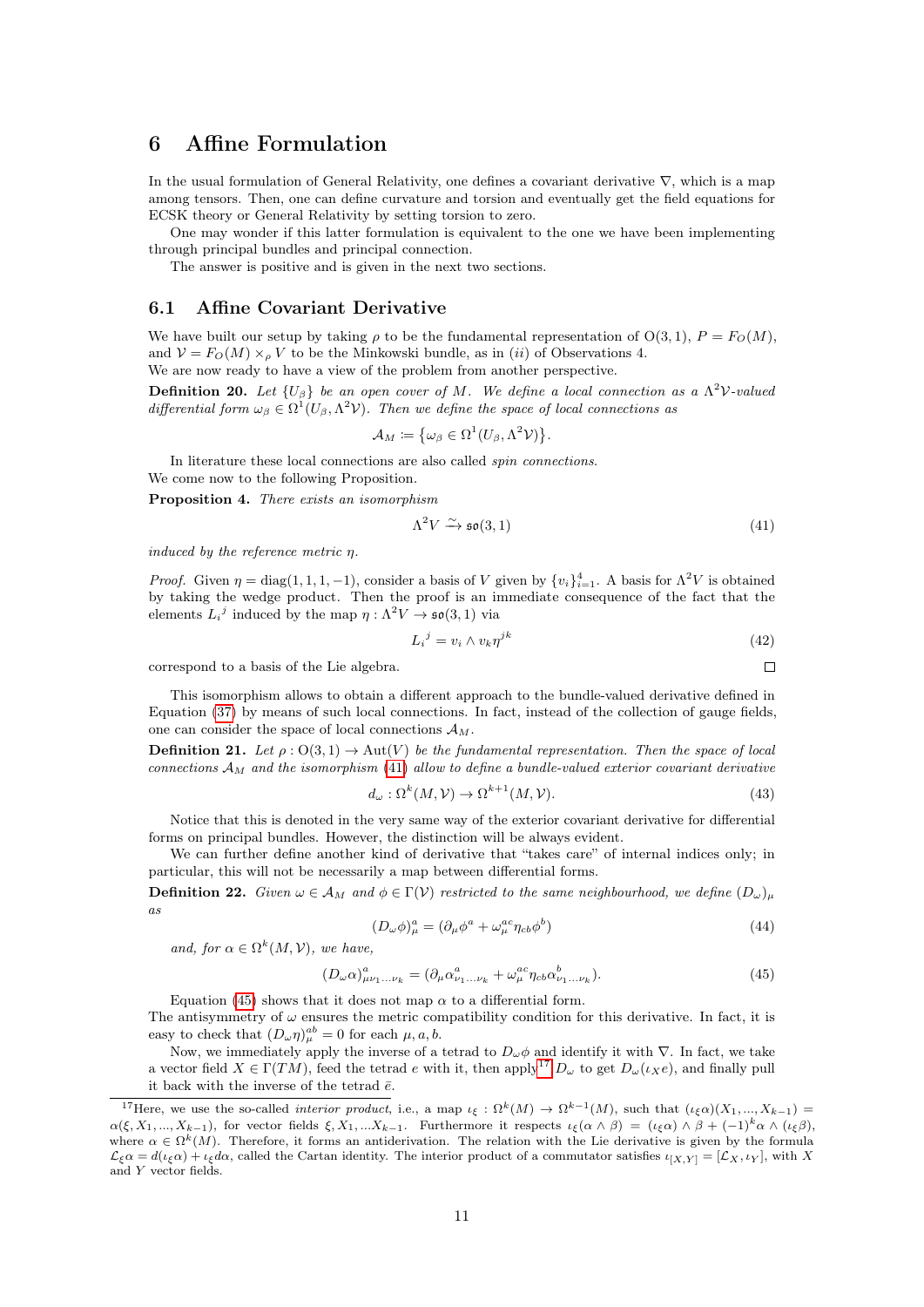In components, this reads as follows:

$$
\left(D_{\omega}(\iota_{X}e)\right)_{\mu}^{a} = D_{\mu}(e_{\nu}^{a}X^{\nu}) = \partial_{\mu}(e_{\nu}^{a}X^{\nu}) + \omega_{\mu}^{ab}\eta_{bc}e_{\nu}^{c}X^{\nu}.
$$
\n(46)

Pulling back via  $\bar{e}$ , we obtain

$$
\bar{e}_a^{\sigma} \left( D_\mu (e_\nu^a X^\nu) \right) = \bar{e}_a^{\sigma} \left( \partial_\mu (e_\nu^a X^\nu) + \omega_\mu^{ab} \eta_{bc} e_\nu^c X^\nu \right). \tag{47}
$$

We define the Christoffel symbols  $\Gamma^{\sigma}_{\mu\nu}$  as

$$
\Gamma^{\sigma}_{\mu\nu} = \bar{e}^{\sigma}_{a} (D_{\mu} e^a_{\nu})
$$
\n
$$
= \bar{e}^{\sigma}_{a} (\partial_{\mu} e^a_{\nu} + \omega^{ab}_{\mu} \eta_{bc} e^c_{\nu})
$$
\n(48)

and, thus, we get

<span id="page-11-3"></span>
$$
\nabla_{\mu} X^{\sigma} := \bar{e}^{\sigma}_{a} \left( D_{\mu} (e_{\nu}^{a} X^{\nu}) \right) = \partial_{\mu} X^{\sigma} + \Gamma^{\sigma}_{\mu \nu} X^{\nu}, \tag{49}
$$

which is the covariant derivative well known in General Relativity.

We can also see what the curvature form is in terms of the commutator of two of these derivatives,  $F_{\omega}$  and it is given by

$$
\left(D_{\left[\mu\right.}D_{\nu\right]}\phi\right)^{a} = \left(\partial_{\left[\mu\right.}\omega_{\nu\right]}^{ab} + \omega_{\left[\mu\right.}^{ad}\eta_{de}\omega_{\nu\right]}^{eb}\right)\eta_{bc}\phi^{c} = F_{\mu\nu}^{ab}\eta_{bc}\phi^{c},\tag{50}
$$

where  $A_{\mu}B_{\nu} = A_{\mu}B_{\nu} - A_{\nu}B_{\mu}$  is our convention for the antisymmetrization. The fact that  $F_{\omega}$  is a 2-form shows that  $F_{\mu\nu}^{ab} = -F_{\nu\mu}^{ab}$ ; furthermore, it also holds  $F_{\mu\nu}^{ab} = -F_{\mu\nu}^{ba}$ .

### <span id="page-11-0"></span>6.2 Riemann Curvature Tensor

We can now consider the commutator of two affine covariant derivatives and use Equation [\(49\)](#page-11-3), getting

$$
\left(\nabla_{\left[\mu\nabla_{\nu\right]}X\right)^{\sigma} = \bar{e}^{\sigma}_{a} \left(D_{\left[\mu}D_{\nu\right]}(\iota_{X}e)\right)^{a} = \bar{e}^{\sigma}_{a} F^{ab}_{\mu\nu} \eta_{bc} e^c_{\omega} X^{\omega}.
$$
\n(51)

We identify the Riemann tensor

$$
R_{\mu\nu\omega}^{\qquad \sigma} = \bar{e}_a^{\sigma} F_{\mu\nu}^{ab} \eta_{bc} e_\omega^c,\tag{52}
$$

the Ricci curvature tensor

$$
R_{\mu\omega} = R_{\mu\sigma\omega}^{\qquad \sigma} = \bar{e}_a^{\sigma} F_{\mu\sigma}^{ab} \eta_{bc} e_\omega^c \tag{53}
$$

and thus the Ricci scalar

$$
R = g^{\mu\omega} R_{\mu\omega} = \bar{e}^{\mu}_{d} \bar{e}^{\omega}_{e} \eta^{de} \bar{e}^{\sigma}_{a} F^{ab}_{\mu\sigma} \eta_{bc} e^{c}_{\omega} = -\bar{e}^{\mu}_{a} \bar{e}^{\omega}_{b} F^{ab}_{\mu\omega}.
$$
 (54)

It follows the antisymmetry of the Riemann tensor in the indices  $\mu\nu$  and  $\omega\sigma$ , but it is important to note that we cannot ensure any symmetry in the Ricci curvature instead due to the presence of torsion.

# <span id="page-11-1"></span>7 Torsion

Here, we start focusing on the importance of torsion, which arises quite naturally as curvature does.

#### <span id="page-11-2"></span>7.1 Torsion Form

**Definition 23** (Solder form/soldering of a G-principal bundle). Let  $\pi$ :  $P \rightarrow M$  be a smooth Gprincipal bundle over a differentiable manifold M,  $\rho : G \to \text{Aut}(V)$  be a representation, and G be a Lie group.

We define the solder form, or soldering, as the vector-valued 1-form  $\theta \in \Omega_G^1(P, V)$  such that  $\tilde{\theta}: TM \to P \times_{\rho} V$  is a bundle isomorphism, where  $\tilde{\theta} \in \Omega^1(M, P \times_{\rho} V)$  is the associated bundle map induced by the isomorphism of  $\Omega_G^1(P, V) \cong \Omega^1(M, P \times_{\rho} V)$ .

#### Observations 10:

- The choice of the solder form is not unique, in general.
- We can observe that, taking  $P = F<sub>O</sub>(M)$ ,  $\rho$  as the fundamental representation of  $O(3, 1)$ , and V as the vector space with reference metric  $\eta$ ,  $\tilde{\theta}$  corresponds to our definition of tetrads. The different choices of soldering give rise to different tetrads.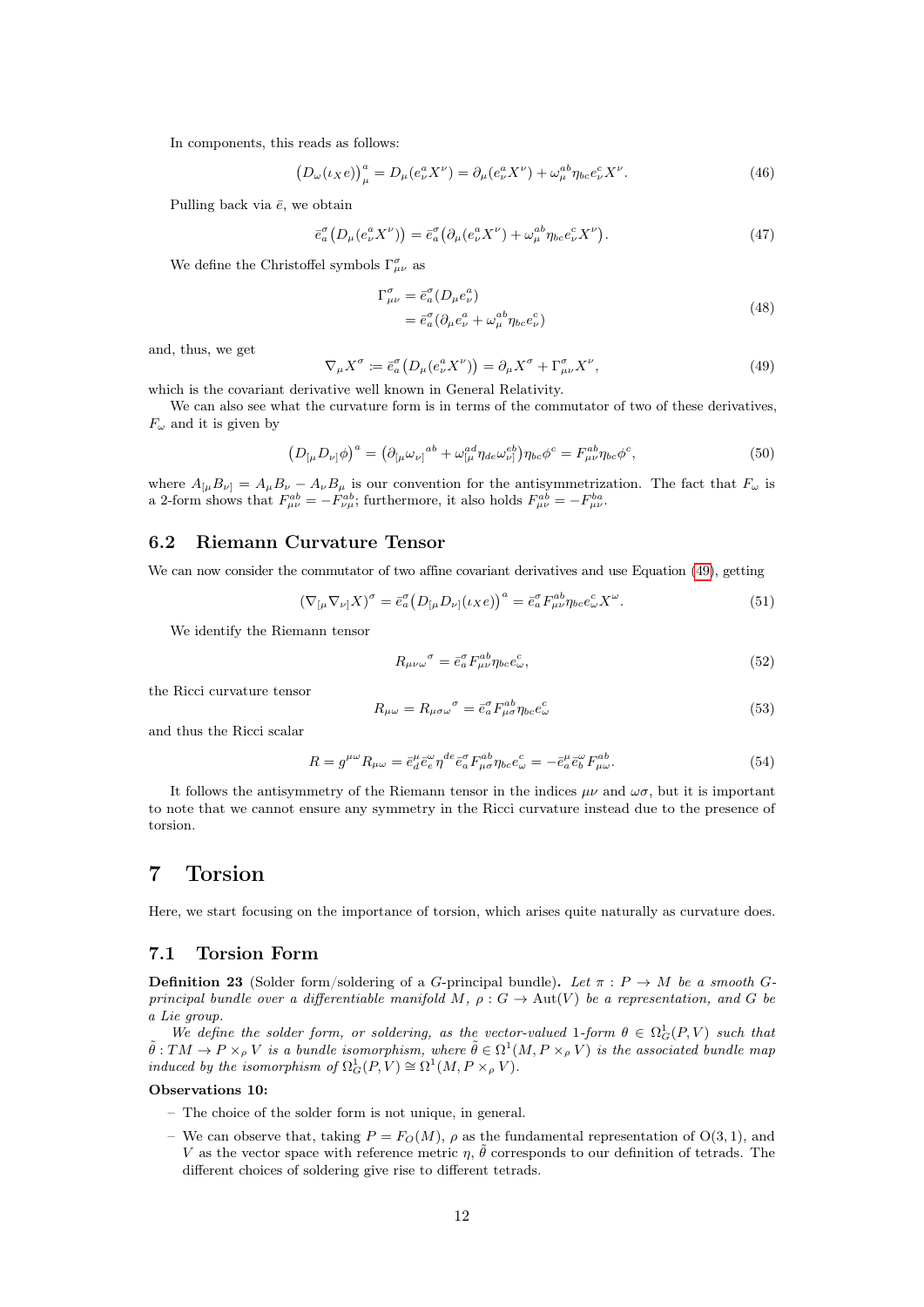- In the case that  $P = F_O(M)$  and that the associated bundle is simply chosen to be TM, the solder form is called *canonical* or *tautological*. Since the associated bundle TM sets the bundle isomorphism  $\tilde{\theta}$  to be the identity map id :  $TM \to TM$ .
- In Observations 4, we mentioned that the Minkowski bundle cannot be canonically identified with the tangent bundle itself; indeed, we fixed a reference metric  $\eta$ , which cannot be pulled back by the identity map to give the metric on  $TM$  in general, and thus, the solder form is not canonical.

The soldering of the principal frame bundle allows us to define the torsion form<sup>[18](#page-12-4)</sup>.

**Definition 24** (Torsion form). Let  $P = F<sub>O</sub>(M)$ ,  $\rho : O(3, 1) \rightarrow Aut(V)$  be the fundamental representation, V be a vector space with reference metric  $\eta$ , and  $\theta \in \Omega_G^1(P, V)$  be a solder form. We define the torsion form  $\Theta \in \Omega_G^2(P, V)$  as follows:

<span id="page-12-5"></span>
$$
\Theta = d_{\omega}\theta = d\theta + \omega \wedge_f \theta. \tag{55}
$$

### <span id="page-12-0"></span>7.2 Torsion in a Local Basis

We would like to express the torsion form in terms of tetrads and the gauge field.

In Reference [\[9\]](#page-16-6), a formula is given and it is obtained by applying the previous definition of the torsion form in a local basis

$$
\tilde{\Theta}^a = (d_\omega e)^a = de^a + \omega^{ab} \eta_{bc} \wedge e^c,\tag{56}
$$

where  $\omega \in A_M$  is a local connection.

### <span id="page-12-1"></span>7.3 1st Bianchi Identity

Proposition 5. Following our previous definitions, we have

<span id="page-12-3"></span>
$$
d_{\omega}\Theta = \Omega \wedge_f \theta,\tag{57}
$$

which is called the first Bianchi identity.

Proof. For this proof, we prefer using Equation [\(26\)](#page-7-6).

We consider three vector fields  $u, v, w \in \Gamma(TP)$ . By definition, it follows

$$
d^{h}\Theta(u, v, w) = d\Theta(hu, hv, hw)
$$
  
=  $(d\omega \wedge_{f} \theta - \omega \wedge_{f} d\theta)(hu, hv, hw)$  (because of Equation (55))  
=  $d\omega \wedge_{f} \theta(hu, hv, hw)$  (because of Equation (19))  
=  $\Omega \wedge_{f} \theta(u, v, w)$ . (58)

The last equality holds because of tensoriality of  $\theta$  and the second remark in Remark [2.](#page-7-7)  $\Box$ 

This proposition is a natural consequence of the property of the covariant differential expressed in Equation [\(28\)](#page-7-8).

#### <span id="page-12-2"></span>7.4 Torsion Tensor

**Definition 25** (Torsion tensor). Given two vector fields  $X, Y \in \Gamma(TM)$  and a 1-form  $\tau \in \Omega^1(M)$ , we define the torsion tensor field Q as the tensor field of type- $\binom{1}{2}$  such that

$$
Q(X, Y; \tau) \coloneqq \tau(Q(X, Y)) = \tau(\bar{e}(d_{\omega}e(X, Y))). \tag{59}
$$

It is evidently antisymmetric in  $X, Y$ , by definition.

Proposition 6. We have the following formula:

$$
Q(X,Y) = \nabla_X Y - \nabla_Y X - [X,Y] \tag{60}
$$

and, in components, it reads

$$
Q_{\mu\nu}^{\sigma} = \Gamma^{\sigma}_{\mu\nu} - \Gamma^{\sigma}_{\nu\mu} - C^{\sigma}_{\mu\nu},\tag{61}
$$

where  $C^{\sigma}_{\mu\nu} = 0$  in a holonomic basis for X and Y and  $\nabla$  is the covariant derivative<sup>[19](#page-12-6)</sup>.

<span id="page-12-4"></span><sup>&</sup>lt;sup>18</sup>Torsion can be defined for every principal bundle, but physics arises when considering the frame bundle.

<span id="page-12-6"></span><sup>19</sup>See Reference [\[10\]](#page-16-7) for references about this.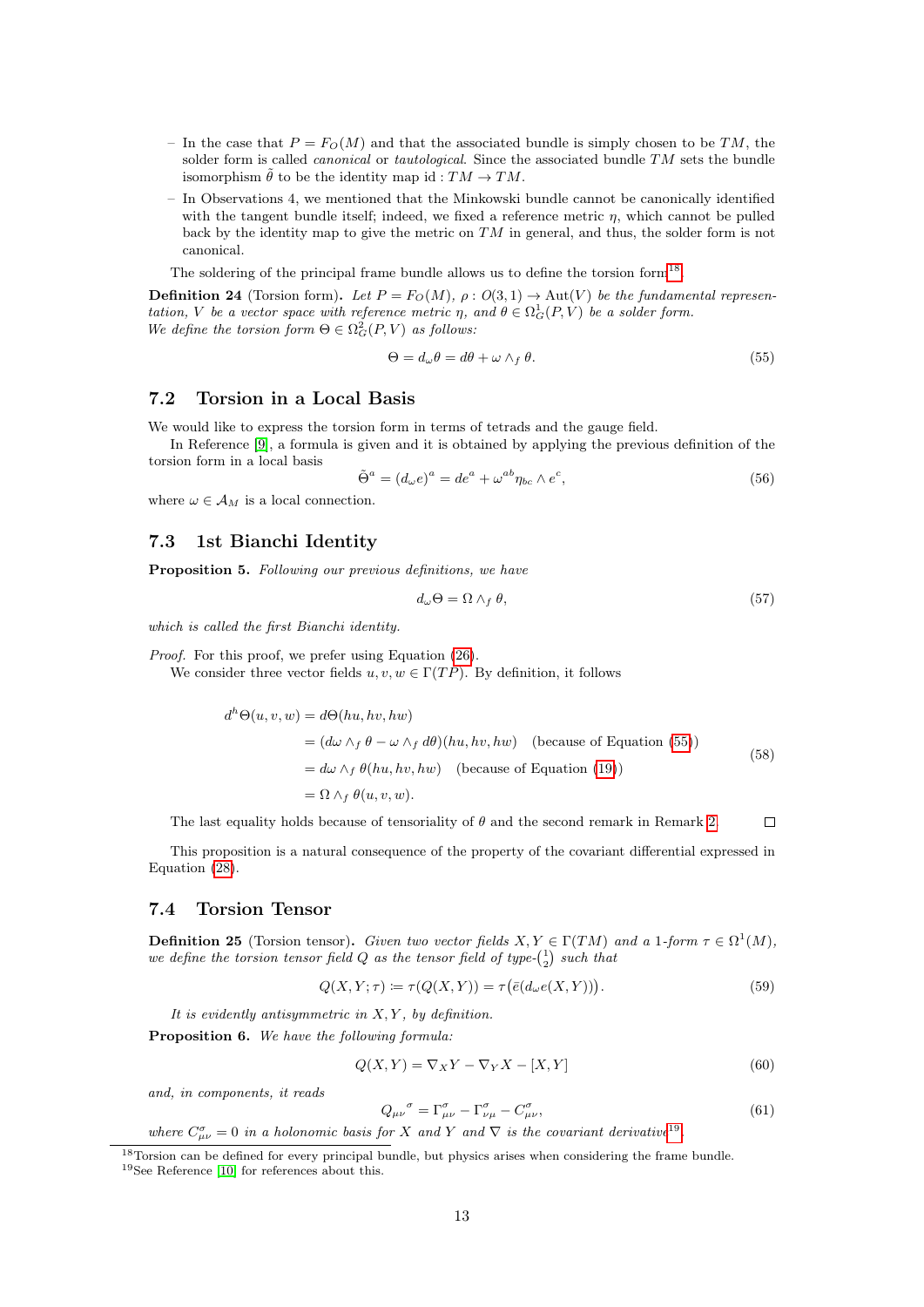Proof. Working in a local basis and recalling the definition of torsion

$$
Q = \bar{e} \cdot (d_{\omega}e) = \bar{e}_a (d_{\omega}e)^a, \tag{62}
$$

 $\Box$ 

it follows

$$
e)^{a} = \bar{e}_{a}^{\sigma} (\partial_{[\mu} e^{a}{}_{\nu]} + \omega^{a}_{[\mu b} e^{b}{}_{\nu]}) dx^{\mu} \wedge dx^{\nu} \otimes \partial_{\sigma}
$$
  
=  $(\Gamma^{a}_{\mu\nu} - \Gamma^{a}_{\nu\mu}) dx^{\mu} \wedge dx^{\nu} \otimes \partial_{\sigma} (\Gamma^{a}_{\mu\nu} = \bar{e}_{a}^{\sigma} (D_{\mu} e^{a}_{\nu})).$   
=  $Q_{\mu\nu}^{\sigma} dx^{\mu} \wedge dx^{\nu} \otimes \partial_{\sigma},$  (63)

then  $Q_{\mu\nu}^{\sigma} = \Gamma^{\sigma}_{\mu\nu} - \Gamma^{\sigma}_{\nu\mu}$ .

 $\bar{e}_a(d_\omega)$ 

We have now set up all the background for building our theory and for discussing field equations of ECSK theory.

# <span id="page-13-0"></span>8 Field Equations and Conservation Laws

We present here field equations for ECSK theory<sup>[20](#page-13-2)</sup>. Thus, we will neither assume the possibility of a propagating torsion (and we will always keep non-identically vanishing Riemann curvature [\[14\]](#page-16-8)) nor display a lagrangian for a totally independent torsion field; rather, we will only set the Palatini–Cartan lagrangian for gravity, as done in Reference [\[15\]](#page-16-9), and a matter lagrangian as the source. This theory is known as Einstein–Cartan–Sciama–Kibble gravity (ECSK).

In the present case, torsion reduces to an algebraic constraint. This is a consequence of making torsion join the action of the theory as only contained in the Ricci scalar because of a non-torsion-free connection and not with an independent coupling coefficient. In works like References [\[16,](#page-16-10) [17,](#page-16-11) [19,](#page-16-12) [18\]](#page-16-13), torsion is present as an independent part (independent coupling coefficient) of the action and it does propagate.

This is why the ECSK is considered as the most immediate generalization of General Relativity with the presence of torsion.

Therefore, we wish to eventually obtain an action of two independent objects, tetrads and connection, where this latter action should give rise to equations for curvature when varying tetrads and for torsion when varying the connection.

We will focus more on the geometrical side of these equations and we will not dwell on deepening matter interaction (couplings, symmetry breaking, etc.), as done for instance in References [\[20,](#page-16-14) [21,](#page-16-15) [24,](#page-16-16) [22,](#page-16-17) [23\]](#page-16-18).

#### <span id="page-13-1"></span>8.1 ECSK Equations

ECSK theory with cosmological constant belongs to the Lovelock–Cartan family, which describes the most general action in four dimensions such that this action is a polynomial on the tetrads and the spin connection (including derivatives), is invariant under diffeomorphisms and local Lorentz transformations, and is constructed without the Hodge dual<sup>[21](#page-13-3)</sup>.

The variational problem is given by an action of the kind

$$
S = S_{PC} + S_{matter},\tag{64}
$$

where the Palatini–Cartan action is

<span id="page-13-5"></span>
$$
S_{PC}[e,\omega] = \int_M \text{Tr} \left[ \frac{1}{2} e \wedge e \wedge F_{\omega} + \frac{\Lambda}{4!} e^4 \right]. \tag{65}
$$

We work in a system of local connections in  $\mathcal{A}_M$ . The wedge product is defined over both space– time and internal indices as a map<sup>[22](#page-13-4)</sup> $\wedge$ :  $\Omega^k(M, \Lambda^p \mathcal{V}) \times \Omega^l(M, \Lambda^q \mathcal{V}) \to \Omega^{k+l}(M, \Lambda^{p+q} \mathcal{V})$  and the trace is a map Tr :  $\Lambda^4 V \to \mathbb{R}$ , normalized such that (for  $v_i$  elements of a basis in V) Tr $[v_i \wedge v_j \wedge v_k \wedge v_l] = \varepsilon_{iikl}$ . The choice of the normalization of the trace works as a choice of orientation for  $M$  (since the determinant of a matrix in  $O(3, 1)$  may be  $\pm 1$ ). Therefore, we reduce the total improper Lorentz group  $O(3, 1)$  to the only orientation preserving part, which is still not connected,  $SO(3, 1)$ . This gives an invariant volume form on M. In this way, we consider sections of  $\Lambda^k T^* M \otimes \Lambda^p \mathcal{V}$ .

Later on, we will make explicit some indices and keep implicit some others; for this purpose, we will specify what kind of wedge product we are dealing with, even though it will be evident because it will be among the implicit indices.

<span id="page-13-3"></span><span id="page-13-2"></span><sup>20</sup>Some classical works about ECSK theory and General Relativity with torsion, like References [\[11,](#page-16-19) [12,](#page-16-20) [13\]](#page-16-21). <sup>21</sup>See Reference [\[25\]](#page-16-22) for details.

<span id="page-13-4"></span><sup>&</sup>lt;sup>22</sup>Such that, for  $\alpha \in \Omega^k(M, \Lambda^p \mathcal{V})$  and  $\beta \in \Omega^l(M, \Lambda^q \mathcal{V})$ , we have  $\alpha \wedge \beta = (-1)^{(k+p)(l+q)} \beta \wedge \alpha$ .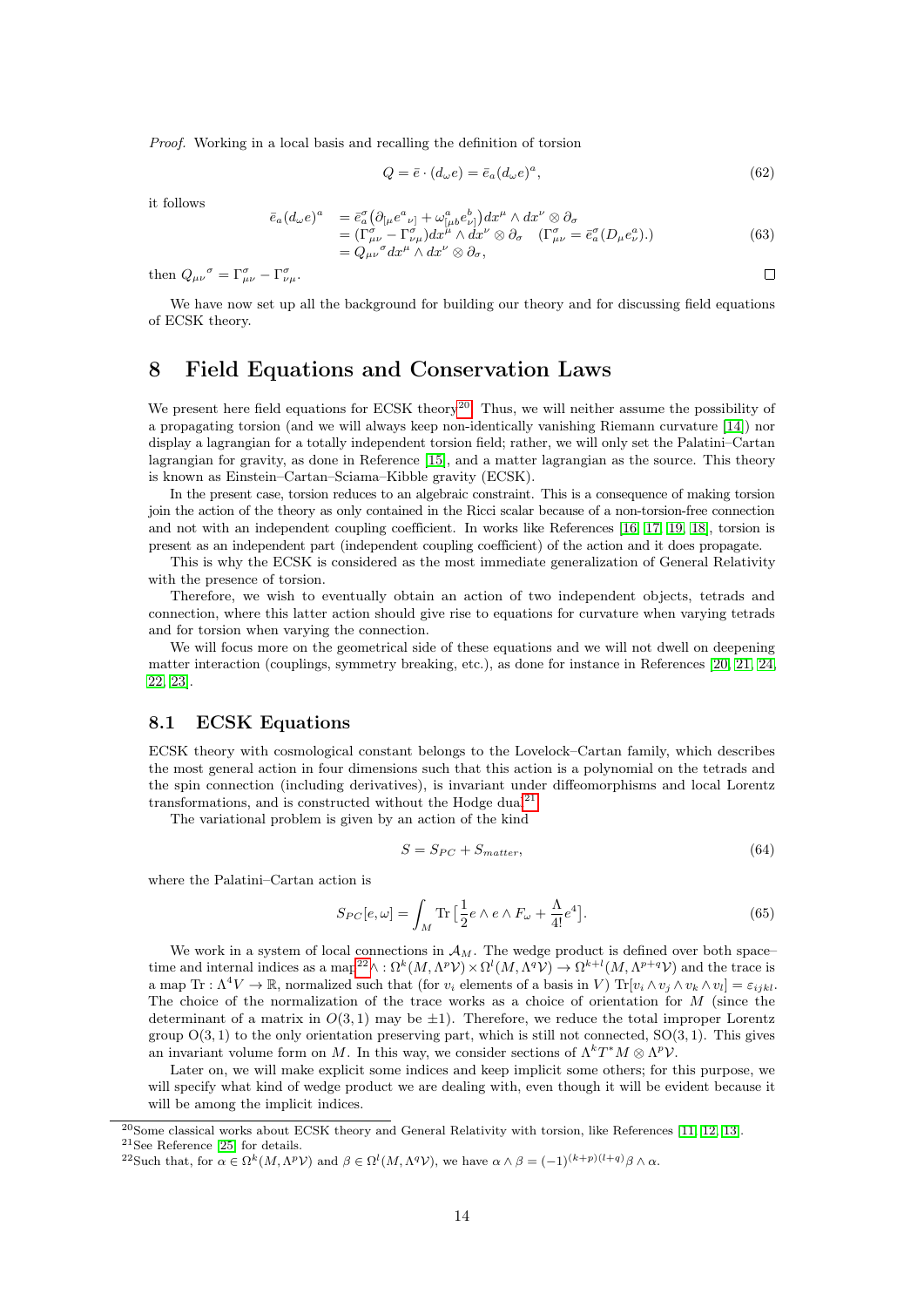We recall the definition of  $F_{\omega}$  and deduce the identity for its variation

<span id="page-14-2"></span>
$$
\delta_{\omega} F_{\omega} = d_{\omega} \delta \omega, \tag{66}
$$

where we stress that, despite  $\omega$  being non-tensorial,  $\delta\omega$  is instead, and thus  $d_{\omega}\delta\omega$  is well defined. The action for the matter is of the kind

<span id="page-14-1"></span>
$$
S_{matter}[e,\omega,\varphi] = \kappa \int_M \text{Tr}[L(e,\omega,\varphi)],\tag{67}
$$

where L is an invariant lagrangian density form with the proper derivative order in our variables,  $\varphi$  is a matter field, and  $\kappa$  is a constant.

Such matter lagrangian is supposed to be source for both curvature and torsion equations, namely it will be set for fulfilling some conditions fitting the theory.

Therefore, varying the actions in Equations [\(65\)](#page-13-5) and [\(67\)](#page-14-1) and considering Equation [\(66\)](#page-14-2), we have  $2<sup>3</sup>$ 

<span id="page-14-8"></span>
$$
\int_{M} \text{Tr}[\delta e \wedge (e \wedge F_{\omega} + \frac{\Lambda}{3!} e^{3})] = \int_{M} \text{Tr}[\kappa \frac{\delta L}{\delta e} \wedge \delta e] \n\int_{M} \text{Tr}[\frac{1}{2} d_{\omega} (e \wedge e) \wedge \delta \omega] = \int_{M} \text{Tr}[\kappa \frac{\delta L}{\delta \omega} \wedge \delta \omega],
$$
\n(68)

which is equivalent to

<span id="page-14-4"></span>
$$
\varepsilon_{abcde}^{bcde} \wedge F_{\omega}^{cd} + \frac{\Lambda}{3!} \varepsilon_{abcde}^{bcde} \wedge e^c \wedge e^d = \kappa \frac{\delta \text{Tr}[L]}{\delta e^a} := \kappa T_a
$$
\n
$$
\frac{1}{2} \varepsilon_{abcd} d_{\omega} (e^c \wedge e^d) = \kappa \frac{\delta \text{Tr}[L]}{\delta \omega^{ab}} := \kappa \Sigma_{ab}
$$
\n(69)

where the wedge product here is only between differential forms.

Setting  $\Lambda = 0$  and in performing the derivative, Equation [\(69\)](#page-14-4) can be rewritten as

<span id="page-14-7"></span>
$$
\varepsilon_{abcd}e^b \wedge F_{\omega}^{cd} = \kappa T_a
$$
  
\n
$$
\varepsilon_{abcd} \tilde{Q}^c \wedge e^d = \kappa \Sigma_{ab},
$$
\n(70)

where we have set  $\dot{Q} = d_{\omega}e$ .

These are equations for the ECSK theory in their implicit form<sup>[24](#page-14-5)</sup>, where T and  $\Sigma$  are related to, respectively, the energy momentum and the spin tensor, once pulled back.

By making all the indices explicit, as given in Reference [\[20\]](#page-16-14), and properly setting  $\kappa$  according to natural units<sup>[25](#page-14-6)</sup>, Equation [\(70\)](#page-14-7) takes the following form

$$
G_{\mu\nu} = 8\pi T_{\mu\nu}
$$
  
\n
$$
Q_{\mu\nu}{}^{\sigma} = -16\pi \Sigma_{\mu\nu}{}^{\sigma}.
$$
\n(71)

#### Observations 11:

- i.  $T_{\mu\nu}$  is not symmetric, as expected from the non-symmetry of the Ricci curvature  $R_{\mu\nu}$ .
- ii. We stress that, even though e is an isomorphism, the map  $e \wedge \cdot : \Omega^k(M, \Lambda^p \mathcal{V}) \to \Omega^{k+1}(M, \Lambda^{p+1} \mathcal{V})$ is not an isomorphism, in general. In fact, taking  $\frac{\delta L}{\delta e} = 0$  (with  $\Lambda = 0$ ) in Equation [\(68\)](#page-14-8) does not imply  $F_{\omega} = 0$ , which would imply a flat connection.
- iii. Setting  $\frac{\delta L}{\delta \omega} = 0$  in Equation [\(68\)](#page-14-8), one recovers the condition of vanishing torsion (hence, a Levi–Civita connection) and, therefore, the Einstein equations.
- iv. It is interesting to note that, requiring a totally antisymmetric spin tensor, sets the total antisymmetry of the torsion tensor. Namely, in the case of a totally antisymmetric  $\Sigma$ , we need to couple the only totally antisymmetric part of torsion into the geometrical lagrangian. This is further discussed in Reference [\[20\]](#page-16-14).

### <span id="page-14-0"></span>8.2 Conservation Laws

We have two symmetries, i.e., local Lorentz transformations and diffeomorphisms. They are continuous symmetries, and as such, we expect two conservation laws. Since we are dealing with local symmetries, we shall not find two conserved currents but rather two relations for the variations of the matter lagrangian w.r.t. e and  $\omega$ .

<span id="page-14-5"></span><span id="page-14-3"></span><sup>&</sup>lt;sup>23</sup>Omitting equations of motion  $\frac{\delta L}{\delta \varphi} = 0$  for the matter field, which have to be satisfied for conservation laws anyway. <sup>24</sup>Without making space–time indices explicit.

<span id="page-14-6"></span> $^{25}\mathrm{All}$  fundamental constants = 1.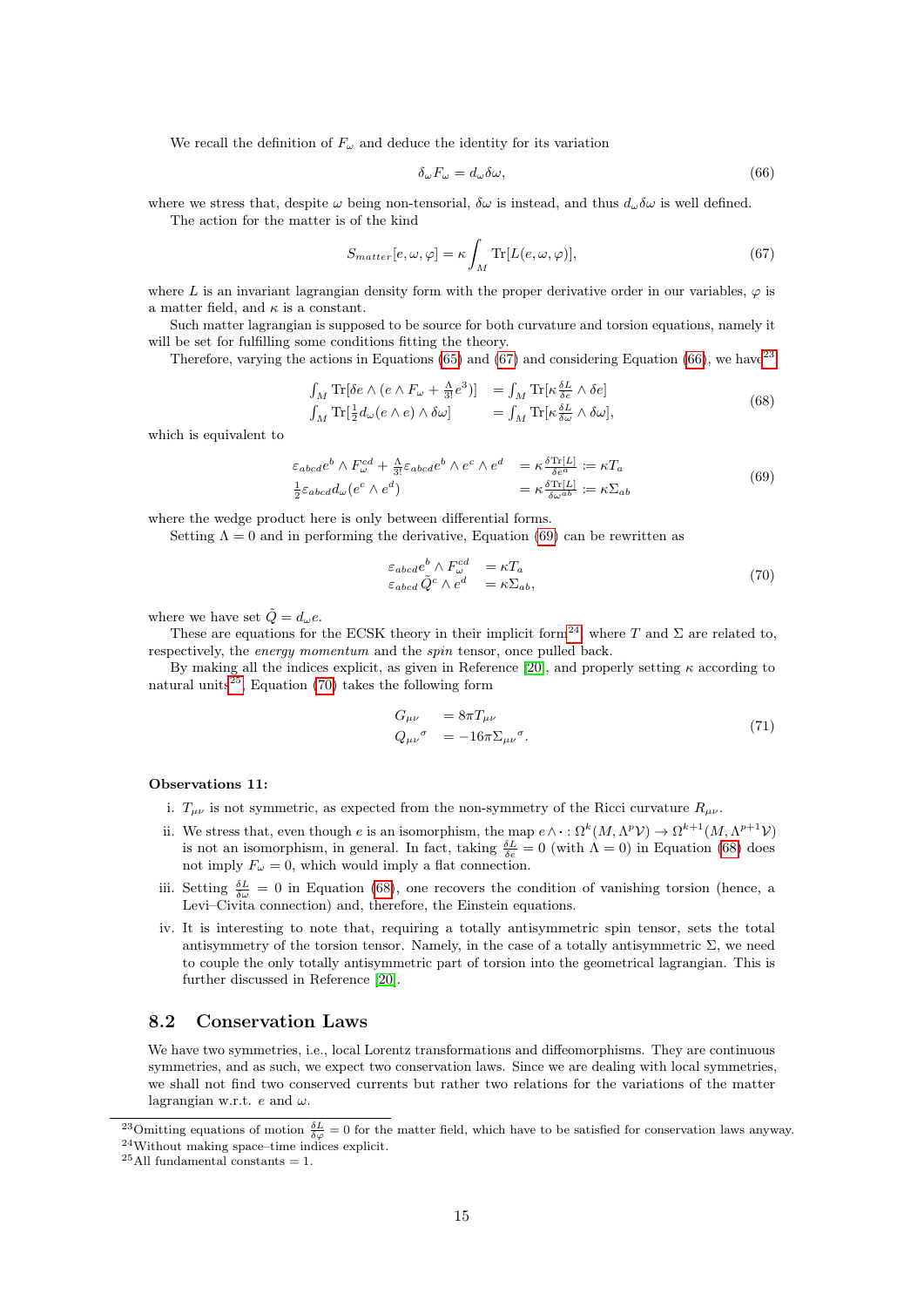These relations directly imply the Bianchi identities of Equations [\(38\)](#page-9-5) and [\(57\)](#page-12-3), but we could also do the converse, namely assuming Equations [\(38\)](#page-9-5) and [\(57\)](#page-12-3) and then deriving such conservation laws. This means that conservation laws are a consequence of symmetry on the one hand, implemented via the following symmetries (respectively diffeomorphisms and local  $SO(3, 1)$ )

$$
\delta_{\xi}e^{a} = \mathcal{L}_{\xi}e^{a} = \iota_{\xi}de^{a} + d\iota_{\xi}e^{a}
$$
\n
$$
\delta_{\xi}\omega^{ab} = \mathcal{L}_{\xi}\omega^{ab} = \iota_{\xi}d\omega^{ab} + d\iota_{\xi}\omega^{ab},
$$
\n(72)

where  $\xi$  is the generator vector field,

$$
\delta_{\Lambda}e^{a} = \Lambda^{ab}\eta_{bc}e^{c}
$$
\n
$$
\delta_{\Lambda}\omega^{ab} = -d_{\omega}\Lambda^{ab} \Lambda \in \mathfrak{so}(3,1),\tag{73}
$$

or a direct consequence if we impose field equations and, thus, gravitational dynamics and Bianchi identities on the other hand.

We will follow the shortest derivation, namely to implement the Bianchi identities of Equations [\(38\)](#page-9-5) and [\(57\)](#page-12-3) on field Equation [\(70\)](#page-14-7).

Thanks to Bianchi identities, left hand side of field Equation [\(70\)](#page-14-7) can be rewritten in the following way:

$$
d_{\omega}(\varepsilon_{abcd}e^{b}\wedge F_{\omega}^{cd}) = \iota_{a}\tilde{Q}^{b}\wedge(\varepsilon_{bcde}e^{c}\wedge F_{\omega}^{de}) + \iota_{a}F_{\omega}^{bc}\wedge(\varepsilon_{bcde}\tilde{Q}^{d}\wedge e^{e})
$$
  
\n
$$
d_{\omega}(\varepsilon_{abcd}\tilde{Q}^{c}\wedge e^{d}) = -\frac{1}{2}(\varepsilon_{acde}e^{c}\wedge F_{\omega}^{de}\wedge e_{b} - \varepsilon_{bcde}e^{c}\wedge F_{\omega}^{de}\wedge e_{a}),
$$
\n(74)

where  $\iota_a = \iota_{\bar{e}_a}$  and  $e_b = \eta_{bc} e^c$ .

However, because of the same field in Equation [\(70\)](#page-14-7), they reduce to

$$
d_{\omega}T_a = \iota_a \tilde{Q}^b \wedge T_b + \iota_a F_{\omega}^{bc} \wedge \Sigma_{bc}
$$
  
\n
$$
d_{\omega} \Sigma_{ab} = \frac{1}{2} T_{[a} \wedge e_{b]},
$$
\n(75)

In References [\[26\]](#page-16-23) and [\[27\]](#page-17-0), a more detailed discussion can be found. These are conservation laws for ECSK theory.

In components, as given in Reference [\[20\]](#page-16-14), they read

$$
\nabla_{\mu}T^{\mu\nu} + T_{\sigma\rho}Q^{\sigma\rho\nu} - \Sigma_{\mu\sigma\rho}R^{\mu\sigma\rho\nu} = 0
$$
  
\n
$$
\nabla_{\mu}\Sigma_{\sigma\omega}{}^{\mu} + \frac{1}{2}T_{[\sigma\omega]} = 0.
$$
\n(76)

### <span id="page-15-0"></span>9 Conclusions

We have set up all the mathematical background for building ECSK theory, eventually achieving field equations and conservation laws.

In ECSK theory, torsion is only an algebraic constraint and it does not propagate. This is a natural consequence of inserting torsion into the theory without an independent coupling coefficient but<br>
∴ simply generalizing the Einstein–Hilbert action (or Palatini action in our formulation)  $\int R\sqrt{-g}d^4x$  to a non-torsion-free connection ∇ (or spin connection in our case). In this case, the Ricci scalar contains both curvature and torsion.

It is possible to immediately recover General Relativity by imposing the zero torsion condition, which, in the considered theory, translates to letting the matter field  $\varphi$  generate a null contribution to the spin tensor  $\Sigma_{\mu\nu}^{\sigma}$ . The most natural matter fields which would fit with the theory are spinors; indeed, spinors are the way in which we can have a non-vanishing spin tensor which is also dynamical because of equations of motion for the spinor field.

This review does not want to substitute the well-known literature but to just give a self-contained and mathematically rigorous introduction to ECSK theory, providing also some references for deepening knowledge in the present subjects. Also, we intentionally did not dive too deeply into physical applications to cosmology (like done in References [\[28,](#page-17-1) [29,](#page-17-2) [30,](#page-17-3) [31,](#page-17-4) [32,](#page-17-5) [33\]](#page-17-6)), that might be a valid argument for writing another review article.

### References

- <span id="page-15-1"></span>[1] Baez, J.; Muniain, J.P. Gauge Fields, Knots and Gravity; World Scientific Publishing Company: Singapore, 1994.
- <span id="page-15-2"></span>[2] Kobayashi, S.; Nomizu, K. Foundations of Differential Geometry; Wiley and Sons: New York, NY, USA, 1969; Volume 2.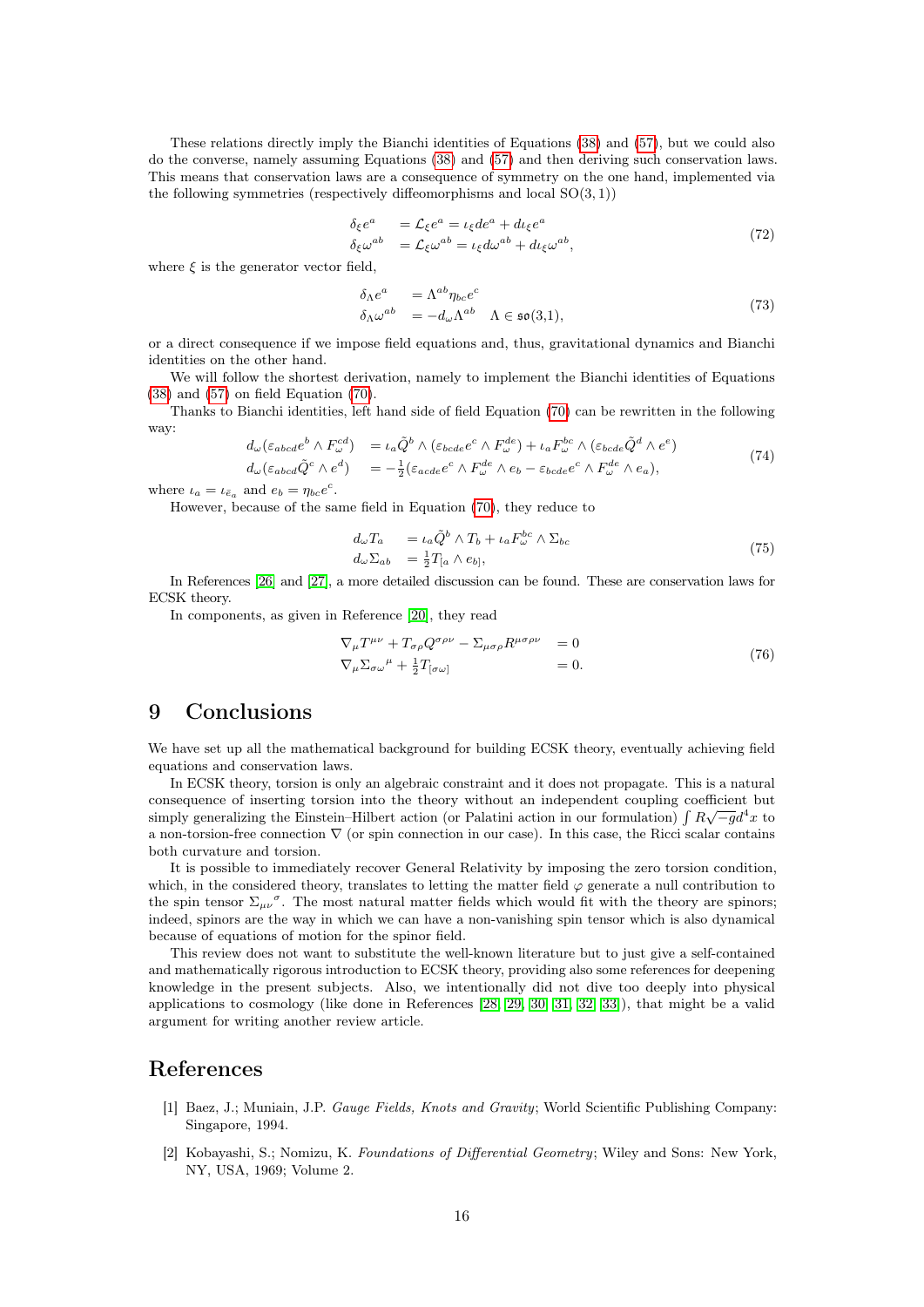- <span id="page-16-0"></span>[3] Michor, P.W.; Kolar, I.; Slovak, J. Natural Operations in Differential Geometry; Springer: 1993.
- <span id="page-16-1"></span>[4] Morita, S. The Geometry of Differential Forms; American Mathematical Society: Providence, RI, USA, 2001; Volume 201.
- <span id="page-16-2"></span>[5] Brzeziński, T. On synthetic interpretation of quantum principal bundles.  $arXiv$  2009, [arXiv:0912.0213.](http://arxiv.org/abs/0912.0213)
- <span id="page-16-3"></span>[6] Sharpe, R.W. Differential Geometry: Cartan's Generalization of Klein's Erlangen Program; Springer: New York, NY, USA, 1997.
- <span id="page-16-4"></span>[7] Gielen, S.; Wise, D.K. Lifting General Relativity to Observer Space. J. Math. Phys. 2013, 54, 052501, doi:10.1063/1.4802878.
- <span id="page-16-5"></span>[8] Fecko, M. Differential Geometry and Lie Groups for Physicists; Cambridge University Press: Cambridge, UK, 2011.
- <span id="page-16-6"></span>[9] Lott, J. The Geometry of Supergravity Torsion Constraints. arXiv 2001, [arXiv:math/0108125.](http://arxiv.org/abs/math/0108125)
- <span id="page-16-7"></span>[10] Straumann, N. General Relativity; Springer: Cham, Switzerland, 2012.
- <span id="page-16-19"></span>[11] Hehl, F.W.; Obukhov, Y.N. Elie Cartan's torsion in geometry and in field theory, an essay. Ann. Fond. Broglie 2007, 32, 157.
- <span id="page-16-20"></span>[12] Hehl, F.W.; Von der Heyde, P.; Kerlick, G.D.; Nester, J.M. General relativity with spin and torsion: Foundations and prospects. Rev. Mod. Phys. 1976, 48, 393–416, doi:10.1103/RevModPhys.48.393.
- <span id="page-16-21"></span>[13] Chakrabarty, S.; Lahiri, A. Different types of torsion and their effect on the dynamics of fields. Eur. Phys. J. Plus 2018, 133 , 242, doi:10.1140/epjp/i2018-12070-6.
- <span id="page-16-8"></span>[14] Nester, J.M.; Yo, H.J. Symmetric teleparallel general relativity. Chin. J. Phys. 1999, 37, 113.
- <span id="page-16-9"></span>[15] Cattaneo, A.S.; Schiavina, M. The reduced phase space of Palatini-Cartan-Holst theory. Ann. Henri Poincare 2019, 20, 445, doi:10.1007/s00023-018-0733-z.
- <span id="page-16-10"></span>[16] Fabbri, L. Singularity-free spinors in gravity with propagating torsion. Mod. Phys. Lett. A 2017, 3 2, 1750221, doi:10.1142/S0217732317502212.
- <span id="page-16-11"></span>[17] Fabbri, L.; Tecchiolli, M. Restrictions on torsion-spinor field theory. Mod. Phys. Lett. 2019, 1950311, doi:10.1142/S0217732319503115.
- <span id="page-16-13"></span>[18] Fabbri, L. A discussion on the most general torsion-gravity with electrodynamics for Dirac spinor matter fields. Int. J. Geom. Meth. Mod. Phys. 2015 12, 1550099, doi:10.1142/S0219887815500991.
- <span id="page-16-12"></span>[19] Fabbri, L.; da Rocha, R. Torsion Axial Vector and Yvon-Takabayashi Angle: Zitterbewegung, Chirality and all that. Eur. Phys. J. C 2018, 78, 207, doi:10.1140/epjc/s10052-018-5706-3.
- <span id="page-16-14"></span>[20] Fabbri, L. Foundations Quadrilogy.  $arXiv$  2017, [arXiv:1703.02287.](http://arxiv.org/abs/1703.02287)
- <span id="page-16-15"></span>[21] Gies, H.; Lippoldt, S. Fermions in gravity with local spin-base invariance. Phys. Rev. D 2014, 8 9, 064040, doi:10.1103/PhysRevD.89.064040.
- <span id="page-16-17"></span>[22] Cabral, F.; Lobo, F.S.N.; Rubiera-Garcia, D. Einstein-Cartan-Dirac gravity with U(1) symmetry breaking. arXiv 2019, [arXiv:1902.02222.](http://arxiv.org/abs/1902.02222)
- <span id="page-16-18"></span>[23] Inglis, S.; Jarvis, P. The self-coupled Einstein–Cartan–Dirac equations in terms of Dirac bilinears. J. Phys. A 2019, 52, 045301, doi:10.1088/1751-8121/aaf4e0.
- <span id="page-16-16"></span>[24] Diether, C.F.; Christian, J. Existence of Matter as a Proof of the Existence of Gravitational Torsion. Prespace. J. 2019, 10, 610.
- <span id="page-16-22"></span>[25] Mardones, A.; Zanelli, J. Lovelock-Cartan theory of gravity. Class. Quantum Grav. 1991, 8, 1545.
- <span id="page-16-23"></span>[26] Bonder, Y.; Corral, C. Unimodular Einstein–Cartan gravity: Dynamics and conservation laws. Phys. Rev. D 2018 97, 084001, doi:10.1103/PhysRevD.97.084001.